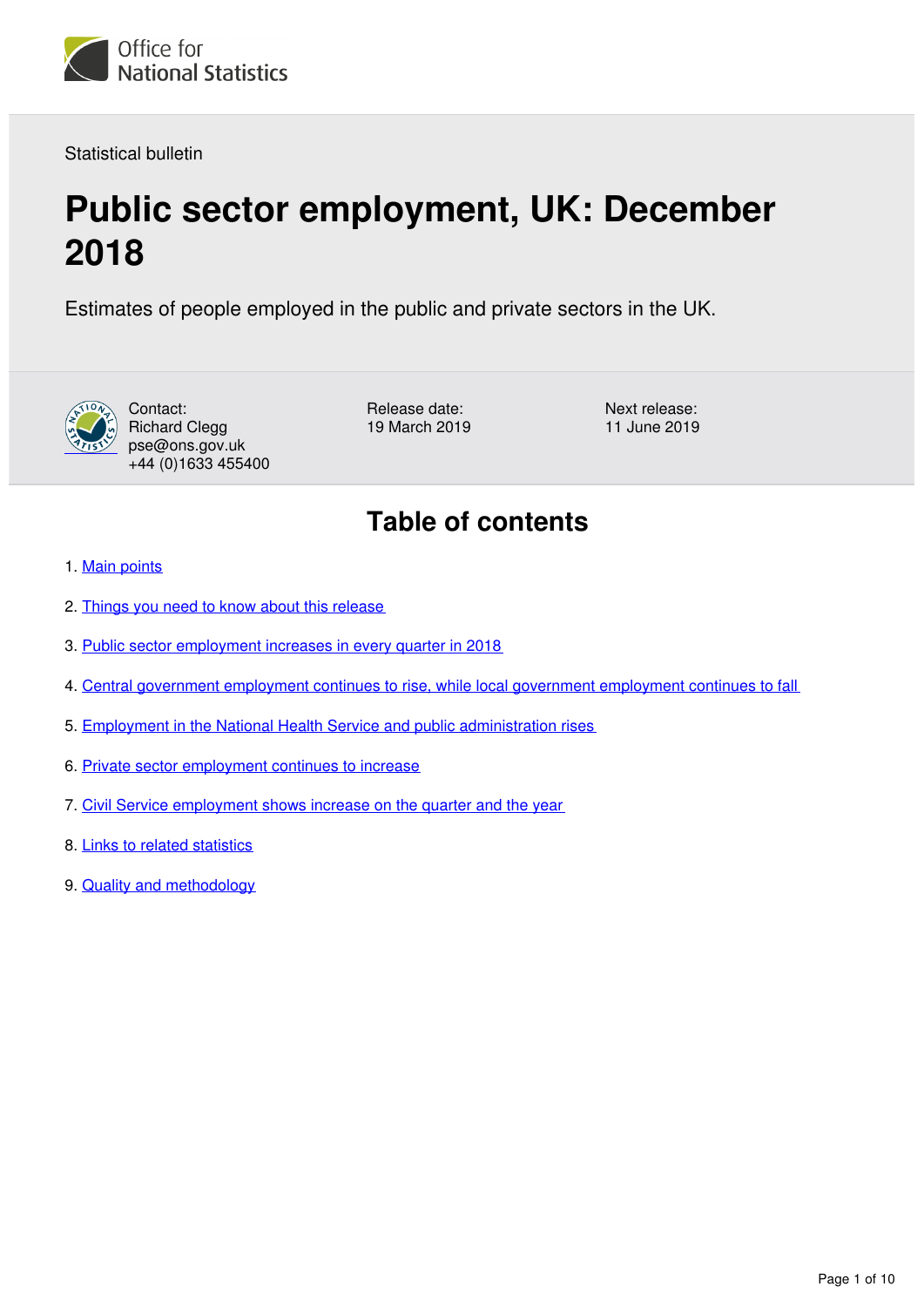## <span id="page-1-0"></span>**1 . Main points**

- For December 2018, there were an estimated 5.37 million people employed in the public sector, 13,000 more than for September 2018.
- 16.4% of all people in paid work were employed in the public sector for December 2018, the lowest percentage since the start of the series in 1999.
- Between December 2017 and December 2018, public sector employment increased by an estimated 32,000; this change is affected by the transfer of Welsh and Scottish housing associations to the private sector.
- Excluding the housing associations transfers, the estimated number of people employed in the public sector increased by 61,000 between December 2017 and December 2018.
- For December 2018, 27.34 million people were estimated to be working in the private sector, 441,000 more than for a year earlier; excluding the housing associations transfers the estimated annual increase in private sector employment was 412,000.

## <span id="page-1-1"></span>**2 . Things you need to know about this release**

For this month's release, there have been revisions to estimates derived from the Labour Force Survey – total employment and private sector employment – back to September 2011, resulting from taking on board the latest population estimates and from a review of the seasonal adjustment process.

Estimates of public sector employment (PSE) are presented by sector classification, industry and region. Civil Service employment is shown by government department and agency. Employment in executive nondepartmental public bodies (NDPBs) is aggregated by sponsoring department. The PSE estimates are point-intime employment estimates and relate to a specific day in the published month.

While this bulletin focuses on headcount estimates of PSE, full-time equivalent estimates (based on the number of hours worked divided by the standard full-time hours) are available in the accompanying PSE datasets.

The main source of PSE is the Quarterly Public Sector Employment Survey, which aims to obtain complete coverage of local authorities and the Civil Service, and coverage of all public bodies with 20 or more employees.

All [time series](https://www.ons.gov.uk/employmentandlabourmarket/peopleinwork/publicsectorpersonnel/datasets/publicsectoremploymenttimeseriesdataset) in this release, except for the regional series, are seasonally adjusted to aid interpretation. Relationships that hold in the unadjusted series do not necessarily hold for the seasonally adjusted series. For example, total PSE equals the total of all public sector industry estimates before seasonal adjustment, but this is not necessarily true after seasonal adjustment.

Comparisons of public and private sector employment over time are complicated by a number of major reclassifications, where bodies employing large numbers of people have moved between the public and private sectors. We produce estimates of public and private sector employment excluding the effects of major reclassifications to help you understand underlying trends in employment. We publish these alongside estimates of total public and private sector employment in [Tables 5, 6a and 7a of the PSE datasets](https://www.ons.gov.uk/employmentandlabourmarket/peopleinwork/publicsectorpersonnel/datasets/publicsectoremploymentreferencetable).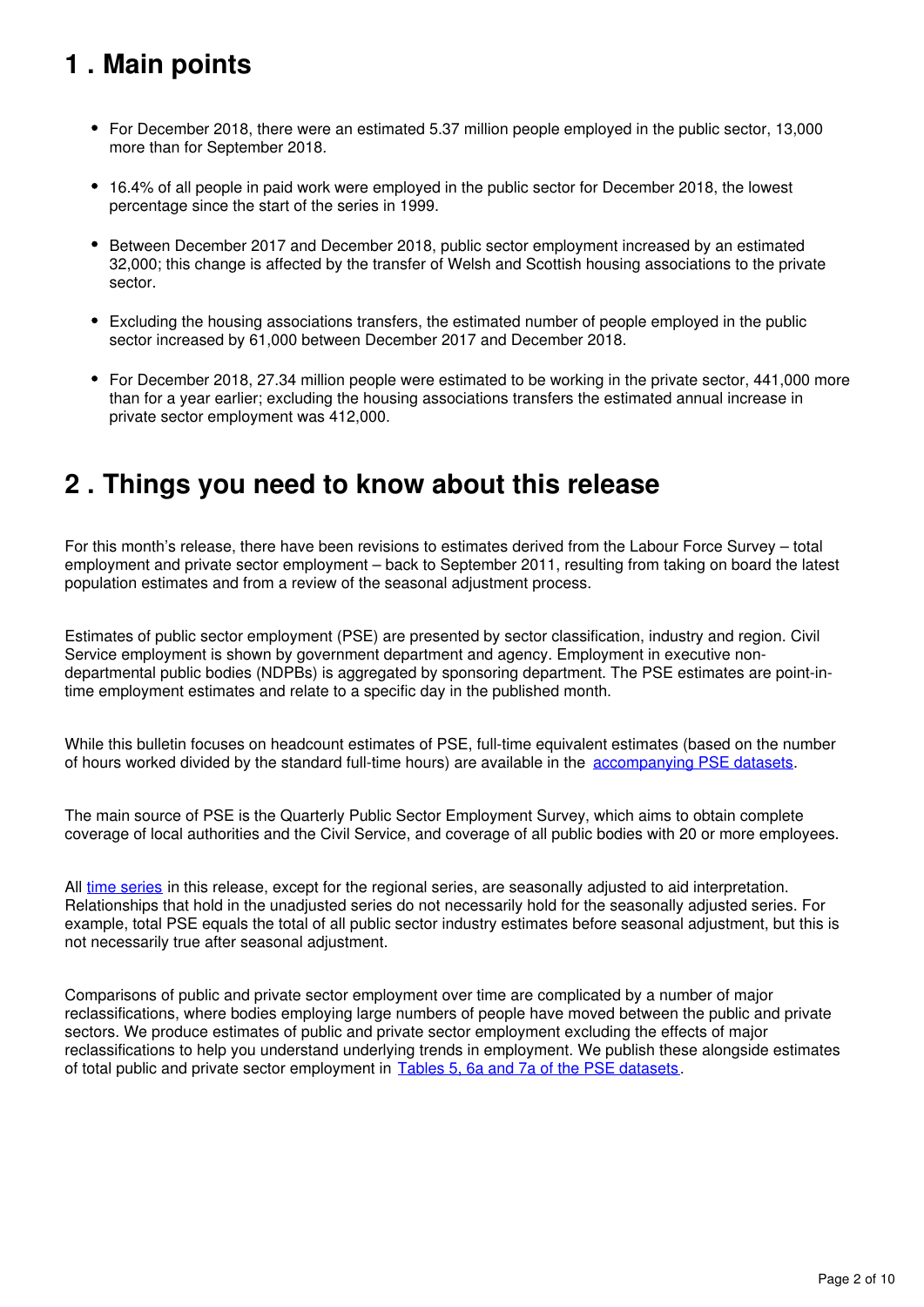## <span id="page-2-0"></span>**3 . Public sector employment increases in every quarter in 2018**

**Figure 1: Since 1999 public sector employment has been impacted by a number of bodies moving between the public and private sectors.**



**Total public sector employment, seasonally adjusted, UK, March 1999 to December 2018**

There were an estimated 5.37 million employees in the public sector for December 2018. This was:

- up 13,000 (0.2%) compared with September 2018
- up 32,000 (0.6%) compared with December 2017

The annual movement in public sector employment has been affected by the transfer of housing associations in Wales (in June 2018) and in Scotland (in September 2018) to the private sector. Excluding the effects of these housing associations transfers, public sector employment increased by 61,000 (1.2%) between December 2017 and December 2018.

Of all people in paid work, 16.4% were employed in the public sector for December 2018. This was the lowest percentage since the start of the series in March 1999.

Figure 1 shows trends in total public sector employment and in public sector employment excluding major reclassifications since comparable records began in 1999.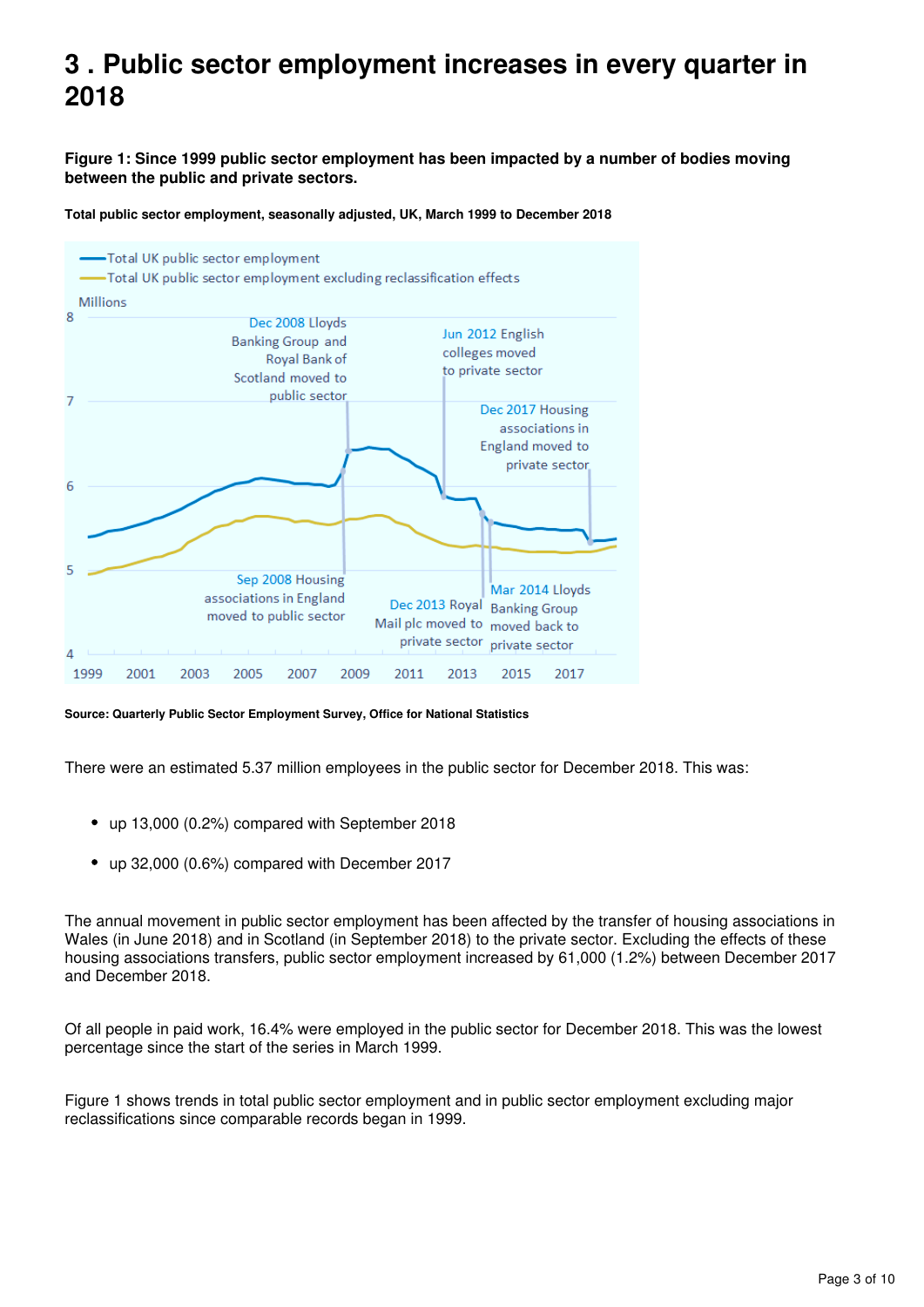## <span id="page-3-0"></span>**4 . Central government employment continues to rise, while local government employment continues to fall**

**Figure 2: Record high of central government employment contrasts with record low of local government employment**

**Public sector employment in local and central government, seasonally adjusted, UK, March 1999 to December 2018**

Figure 2: Record high of central government employment contrasts with record low of local government employment

Public sector employment in local and central government, seasonally adjusted, UK, March 1999 to December 2018



#### **Source: Quarterly Public Sector Employment Survey, Office for National Statistics**

#### **Notes:**

- 1. July 2010: Academies Act 2010 passed.
- 2. June 2012: English colleges moved to the private sector.

The latest estimates show a continuing trend of more people employed in central government and fewer people employed in local government, due mainly to some local authority schools in England converting to academy status.

The estimated number of people employed in central government continues to increase to reach a new record high of 3.17 million for December 2018. It is up 24,000 (0.8%) compared with September 2018 and up 104,000 (3.4%) compared with December 2017, as shown in Figure 2. In addition to academy conversions, increases in employment in the National Health Service and the Civil Service contributed to this rise in employment.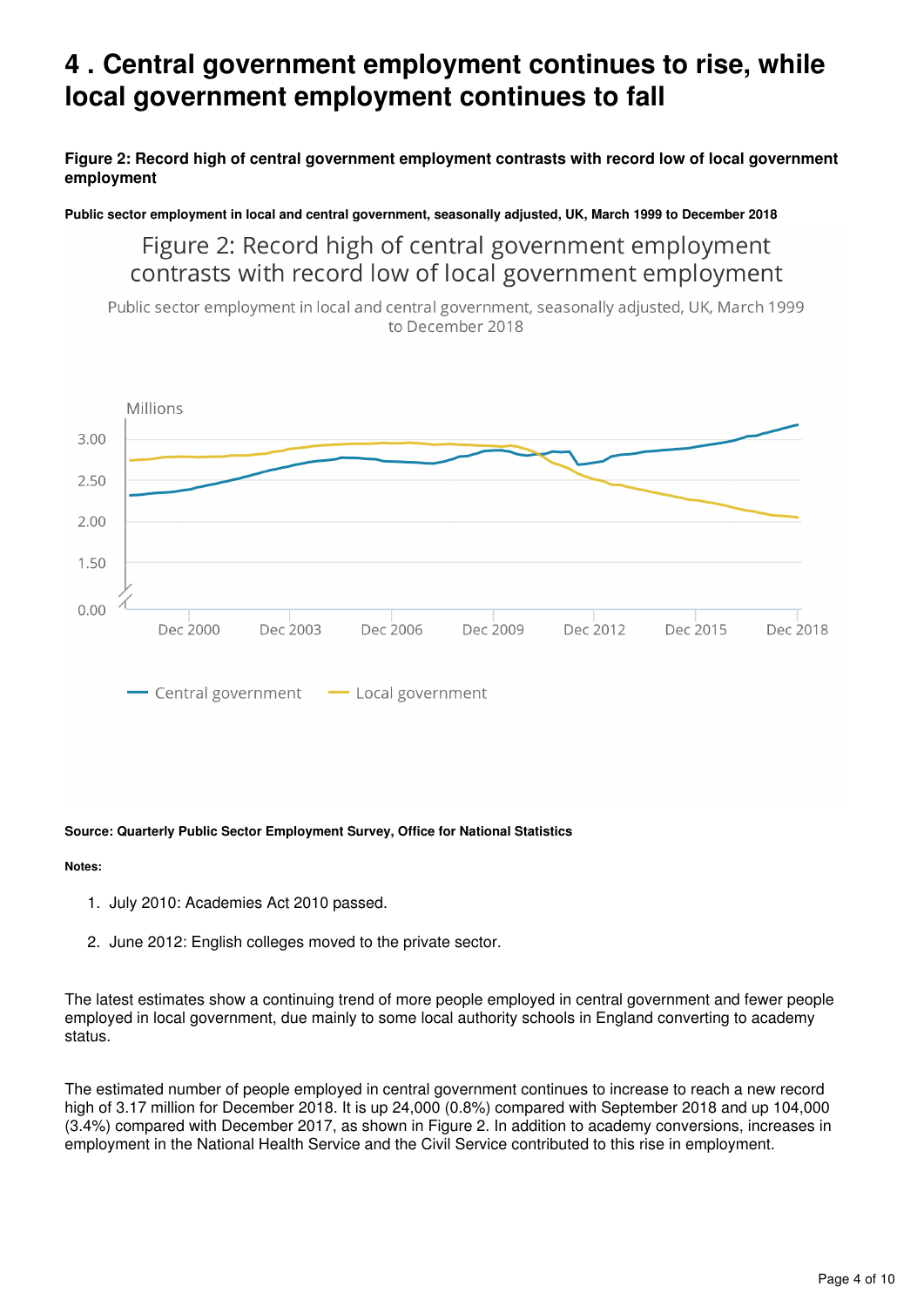The estimated number of people employed in local government continues to fall to reach a new record low of 2.04 million for December 2018. It is down 10,000 (0.5%) compared with September 2018 and down 44,000 (2.1%) compared with December 2017, as shown in Figure 2.

The estimated number of people employed in public corporations showed a small fall of 1,000 (0.6%) between September 2018 and December 2018 to reach 163,000. Between December 2017 and December 2018, employment in public corporations fell by 28,000 (14.7%), due mainly to the transfer of Welsh and Scottish housing associations to the private sector.

### **The academies impact**

The composition of the public sector is changing due to academy conversions in England. Employees move from local government to central government when local authority schools become academies. In December 2018, academy conversions accounted for 11,000 employees over the quarter and 57,000 over the year, as shown in Table 1. A full time series of employment in academies is available in Table 11 of the [public sector employment](https://www.ons.gov.uk/employmentandlabourmarket/peopleinwork/publicsectorpersonnel/datasets/publicsectoremploymentreferencetable)  [dataset.](https://www.ons.gov.uk/employmentandlabourmarket/peopleinwork/publicsectorpersonnel/datasets/publicsectoremploymentreferencetable)

### **Table 1: Employment in academies, March 2016 to December 2018, England**

|                      |           |                  | Thousands, not seasonally adjusted |
|----------------------|-----------|------------------|------------------------------------|
|                      |           | <b>Headcount</b> | <b>Full-time</b><br>equivalent     |
| 2016                 | March     | 442              | 341                                |
|                      | June      | 450              | 345                                |
|                      | September | 468              | 360                                |
|                      | December  | 478              | 367                                |
| 2017                 | March     | 487              | 373                                |
|                      | June      | 503              | 384                                |
|                      | September | 514              | 393                                |
|                      | December  | 526              | 401                                |
| 2018                 | March     | 540              | 411                                |
|                      | June      | 554              | 421                                |
|                      | September | 572              | 433                                |
|                      | December  | 583              | 441                                |
|                      |           |                  |                                    |
| Change on<br>quarter |           | 11               | 8                                  |
| Change on year       |           | 57               | 40                                 |

Source: Office for National Statistics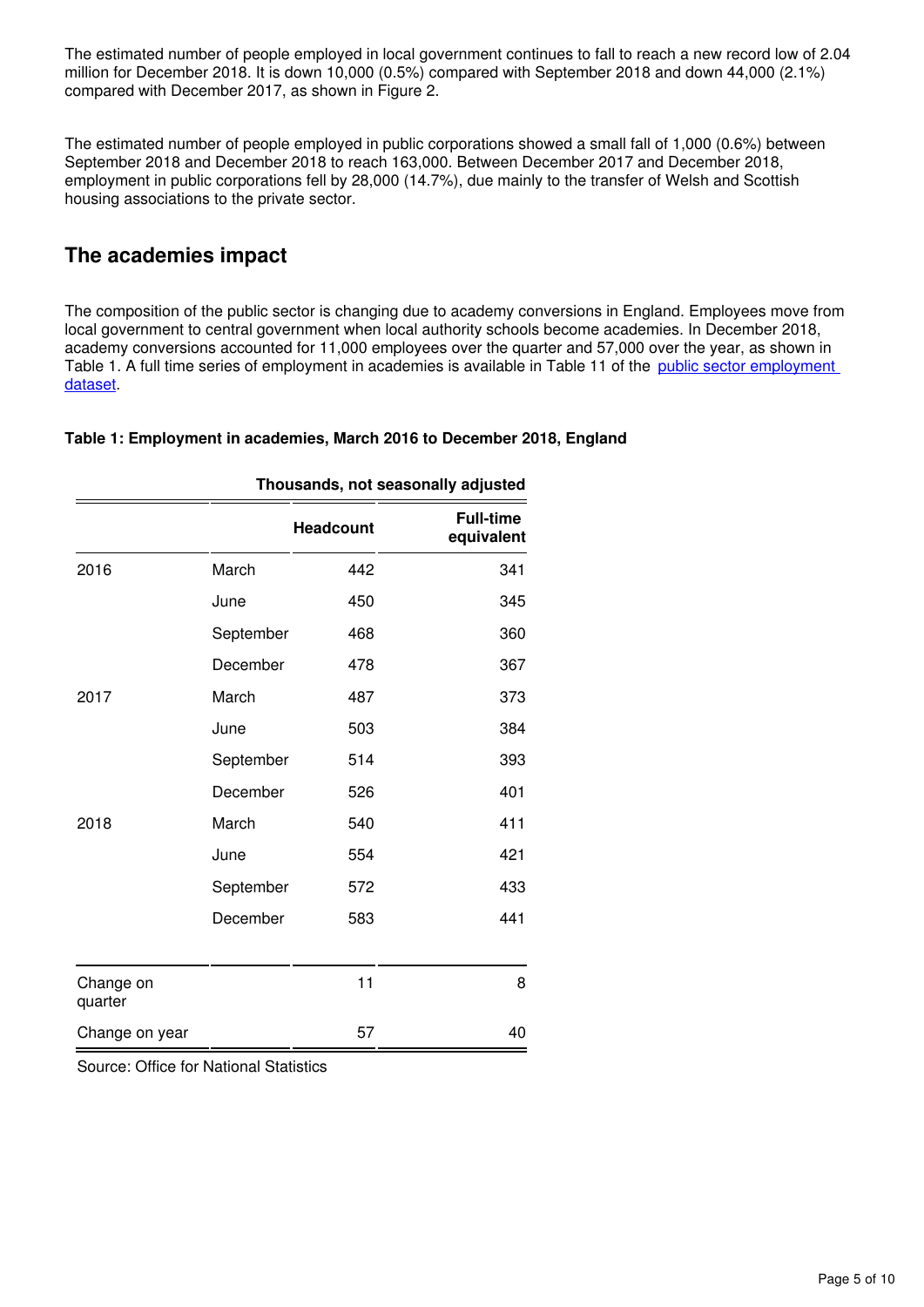## <span id="page-5-0"></span>**5 . Employment in the National Health Service and public administration rises**

### **Figure 3: NHS employment continues to increase**

### **Public sector employment, by selected industries, seasonally adjusted, UK, March 1999 to December 2018**

### Figure 3: NHS employment continues to increase

Public sector employment, by selected industries, seasonally adjusted, UK, March 1999 to December 2018



#### **Source: Quarterly Public Sector Employment Survey, Office for National Statistics**

For December 2018, there were 1.67 million people employed in the National Health Service. This was:

- 5,000 more than for September 2018
- 32,000 more than for a year earlier
- the highest figure on record

For December 2018, the National Health Service accounted for 31.1% of all people employed in the public sector and 5.1% of all people in paid work in the UK.

For December 2018, there were 1.04 million people employed in public administration. This was: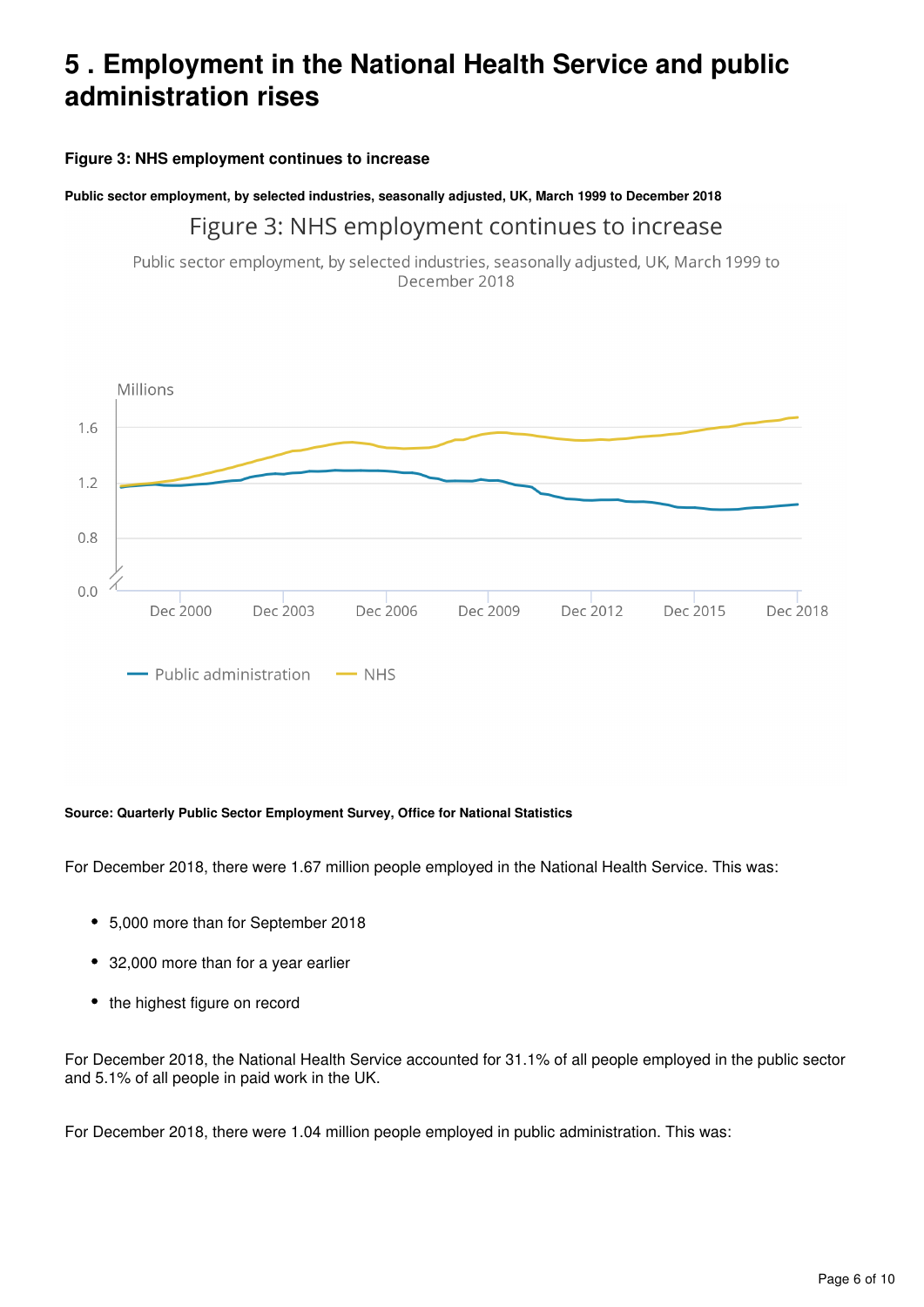- 6,000 more than for September 2018
- 22,000 more than for a year earlier

Public administration has increased every quarter since December 2016.

## <span id="page-6-0"></span>**6 . Private sector employment continues to increase**

Private sector employment estimates are derived as the difference between total employment estimates, sourced from the Labour Force Survey, and public sector employment estimates collected from public sector organisations.

#### **Figure 4: Private sector employment continues to grow**

**Private sector employment, seasonally adjusted, UK, March 1999 to December 2018**

### Figure 4: Private sector employment continues to grow

Private sector employment, seasonally adjusted, UK, March 1999 to December 2018



#### **Source: Quarterly Public Sector Employment Survey, Office for National Statistics**

The estimates for December 2018 show that there were 27.34 million people employed in the private sector. This was:

- 209,000 (0.8%) more than the estimate for September 2018
- 441,000 (1.6%) more than the estimate for a year earlier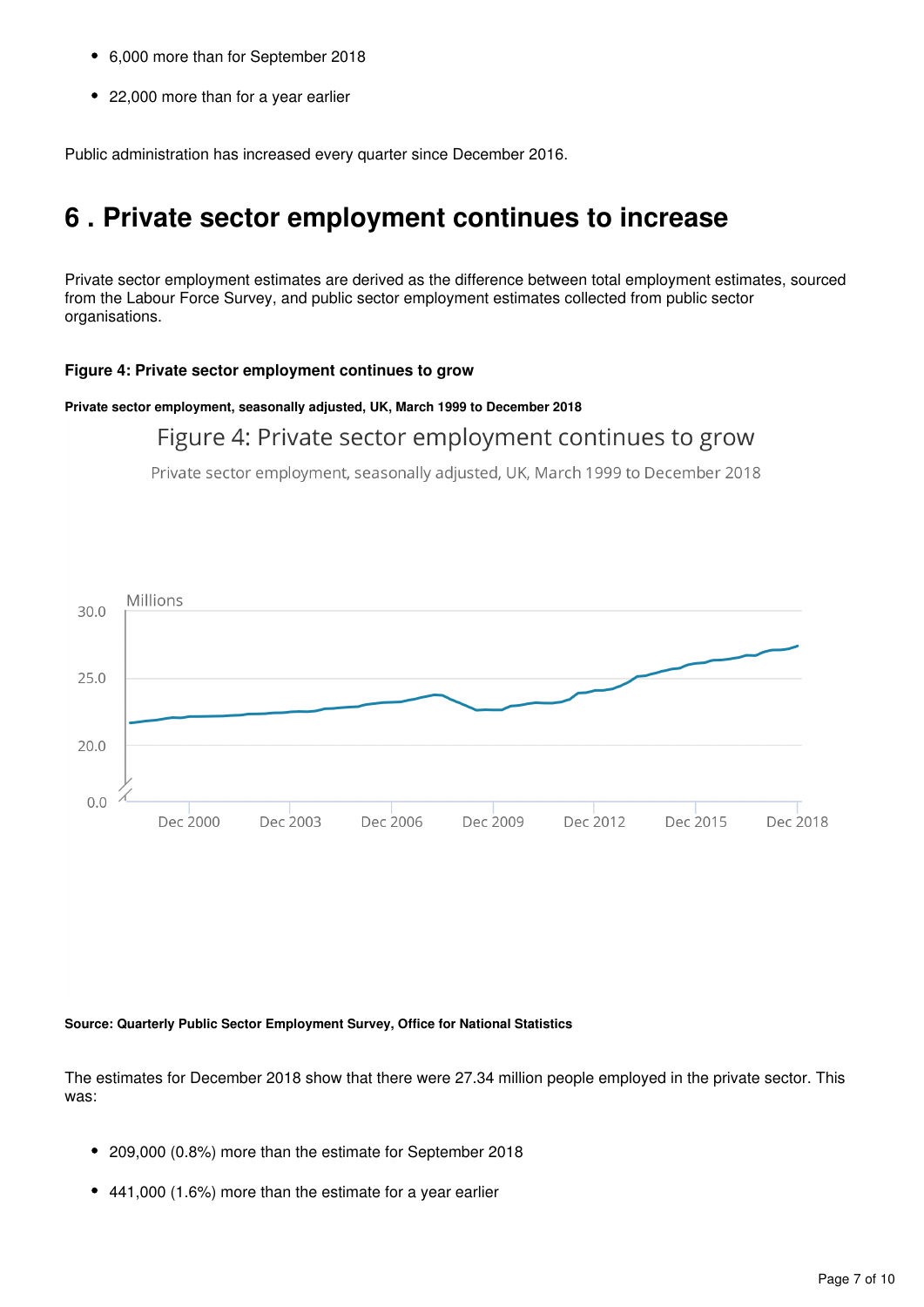The transfer of Welsh and Scottish housing associations to the private sector has contributed to the annual increase in private sector employment. Excluding the effects of these housing association transfers, private sector employment increased by 412,000 (1.5%) between December 2017 and December 2018.

## <span id="page-7-0"></span>**7 . Civil Service employment shows increase on the quarter and the year**

### **Figure 5: Civil Service continues its increase in employment since record low of 2016**

### **Employment in the Home Civil Service, UK, March 1999 to December 2018**

### Figure 5: Civil Service continues its increase in employment since record low of 2016

Employment in the Home Civil Service, UK, March 1999 to December 2018



#### **Source: Quarterly Public Sector Employment Survey, Office for National Statistics**

For December 2018, there were 440,000 people employed in the Home Civil Service (8.2% of total public sector employment). This was:

- 4,000 (0.9%) more compared with September 2018
- 13,000 (3.0%) more than for December 2017

As shown in Figure 5, the Home Civil Service has seen a steady increase in employment since the record low of 416,000 recorded for June, September and December 2016.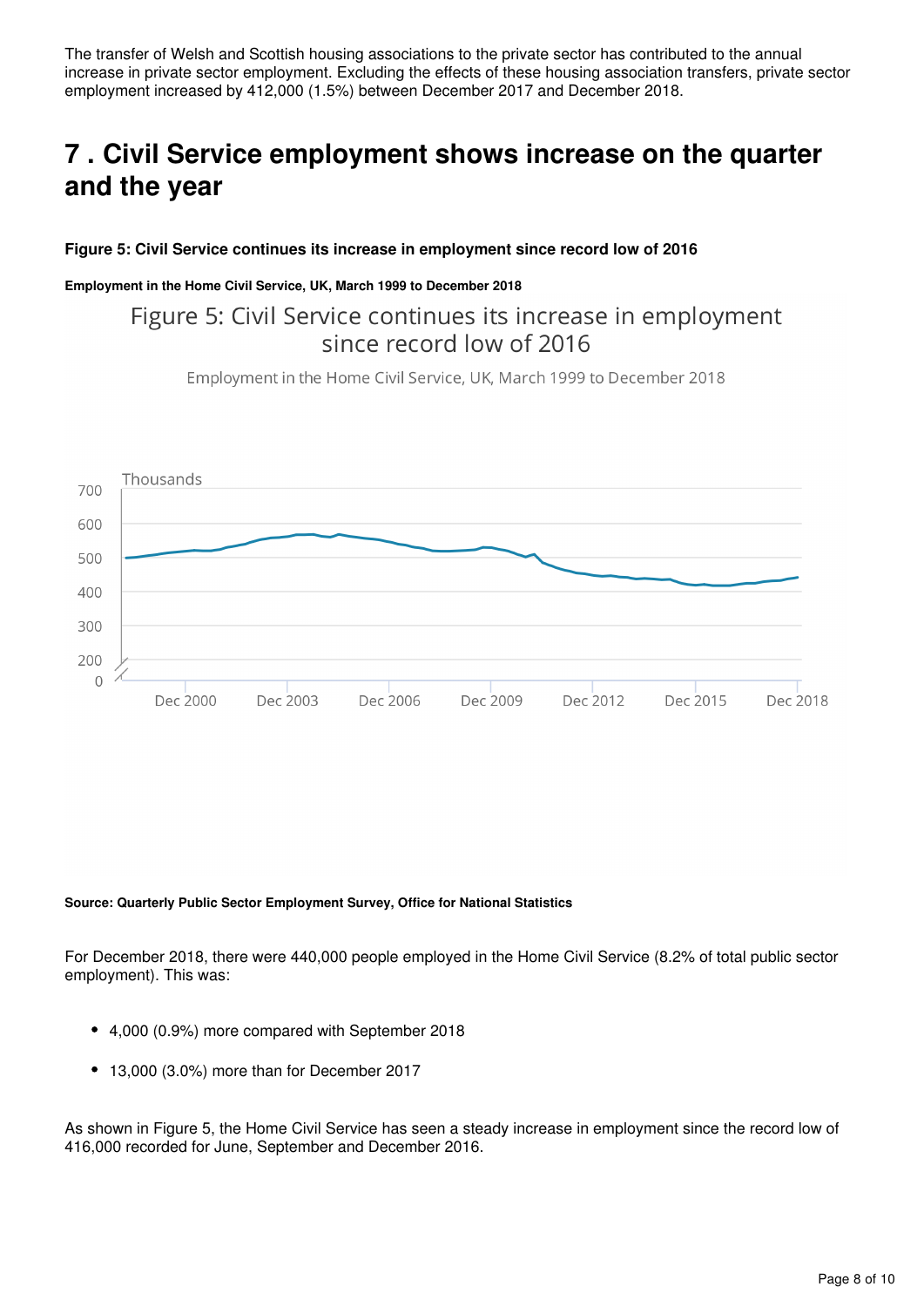## <span id="page-8-0"></span>**8 . Links to related statistics**

While our headline estimates of public sector employment are derived from the Quarterly Public Sector Employment Survey (QPSES), estimates of public and private sector employment from the Labour Force Survey (a survey of households) are available at Dataset EMP13[.](https://www.ons.gov.uk/employmentandlabourmarket/peopleinwork/employmentandemployeetypes/datasets/employmentbyindustryemp13) While the QPSES estimates follow national accounts definitions of public and private sector employment, the estimates from the Labour Force Survey are based on survey respondents' perceptions of whether they are employed in the public or private sector and they provide higher estimates of public sector employment than the QPSES survey.

The quarterly Civil Service statistics in this release are the official measure of Civil Service employment. More detailed statistics on the Civil Service population, such as regional analyses, diversity and earnings statistics, can be found in the annual Civil Service statistics release published on 3 August 2018. Responsibility for the collection and publication of this annual [Civil Service statistics](https://www.ons.gov.uk/employmentandlabourmarket/peopleinwork/publicsectorpersonnel/bulletins/civilservicestatistics/previousReleases) release was transferred to Cabinet Office with effect 1 October 2018.

Estimates of [public sector employment \(PSE\) in Scotland](http://www.gov.scot/Topics/Statistics/Browse/Labour-Market/PublicSectorEmployment) are published quarterly by the Scottish Government on the same day as this bulletin.

Estimates of public and private sector jobs in Northern Ireland are published by the Northern Ireland Statistics and Research Agency (NISRA) in the [Northern Ireland Quarterly Employment Survey release](https://www.nisra.gov.uk/statistics/labour-market-and-social-welfare/quarterly-employment-survey).

The [UK labour market release](https://www.ons.gov.uk/employmentandlabourmarket/peopleinwork/employmentandemployeetypes/bulletins/uklabourmarket/previousReleases) provides a comprehensive picture of the structure and size of the UK labour market each month, covering employment, unemployment, economic inactivity and other labour market statistics.

## <span id="page-8-1"></span>**9 . Quality and methodology**

The [Public sector employment \(PSE\) Quality and Methodology Information report](https://www.ons.gov.uk/employmentandlabourmarket/peopleinwork/publicsectorpersonnel/qmis/publicsectoremploymentqmi) contains important information on:

- the strengths and limitations of the data and how it compares with related data
- uses and the users of the data
- how the output was created
- the quality of the output including the accuracy of the data

### **Response rates**

The primary source of the PSE statistics is the Quarterly Public Sector Employment Survey (QPSES), which comprises three separate data collections: local authorities in England and Wales, public corporations and nondepartmental public bodies (NDPBs) in Great Britain and the Home Civil Service. Our targets for response before the results are compiled are 90% for Local Authorities and Public Bodies QPSES and 100% for Civil Service QPSES. Response rates for the latest period are shown in Table 2.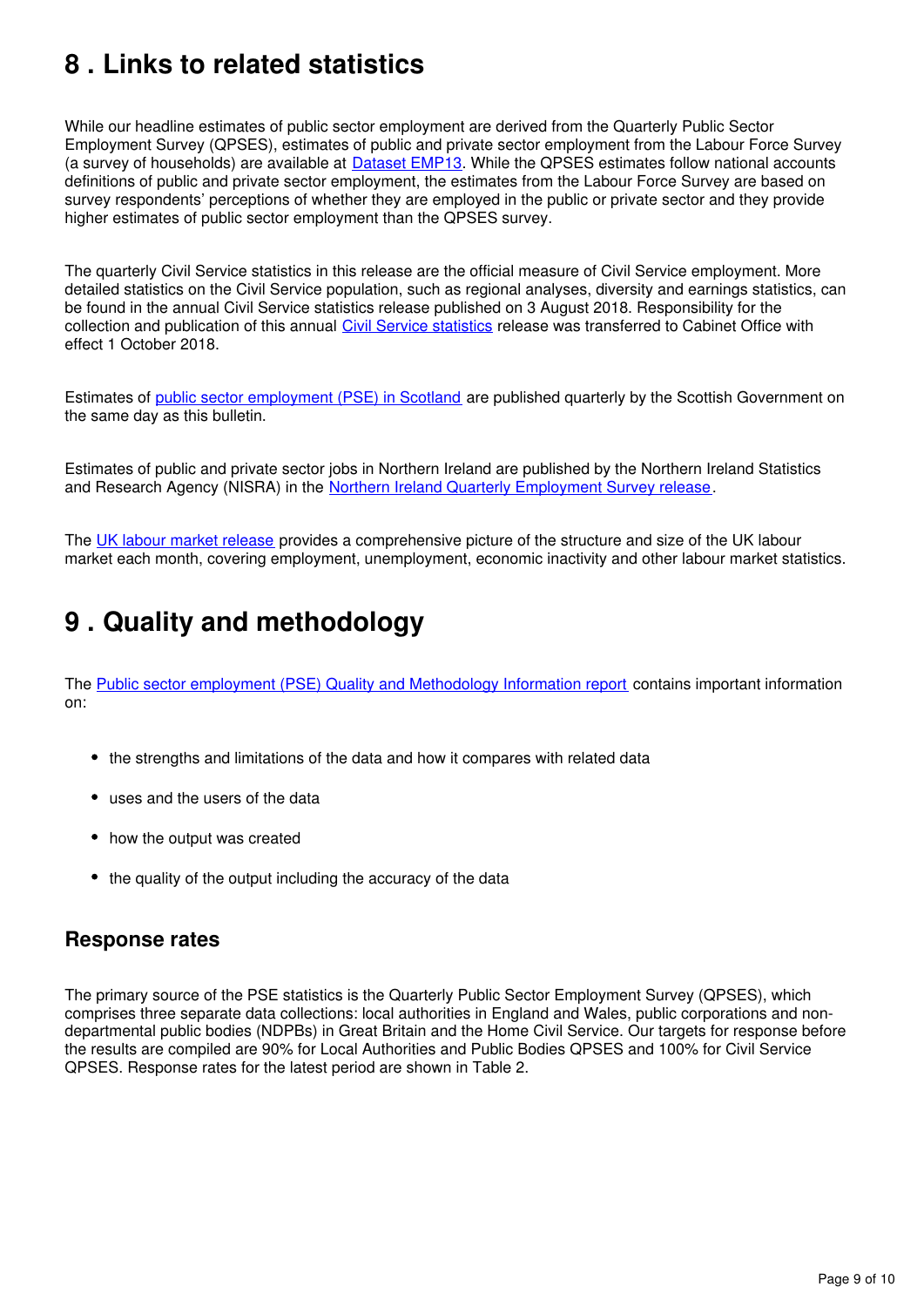### **Table 2: Response rates for sources of UK public sector employment, December 2018**

|                                    | Response (% of questionnaires<br>returned) | Response (% of employment<br>returned) |
|------------------------------------|--------------------------------------------|----------------------------------------|
| <b>Local Authorities</b><br>Survey | 94                                         | 96                                     |
| <b>Public Bodies Survey</b>        | 94                                         | 98                                     |
| <b>Civil Service Survey</b>        | 100                                        | 100                                    |
| Other sources                      | 100                                        | 100                                    |

Source: Office for National Statistics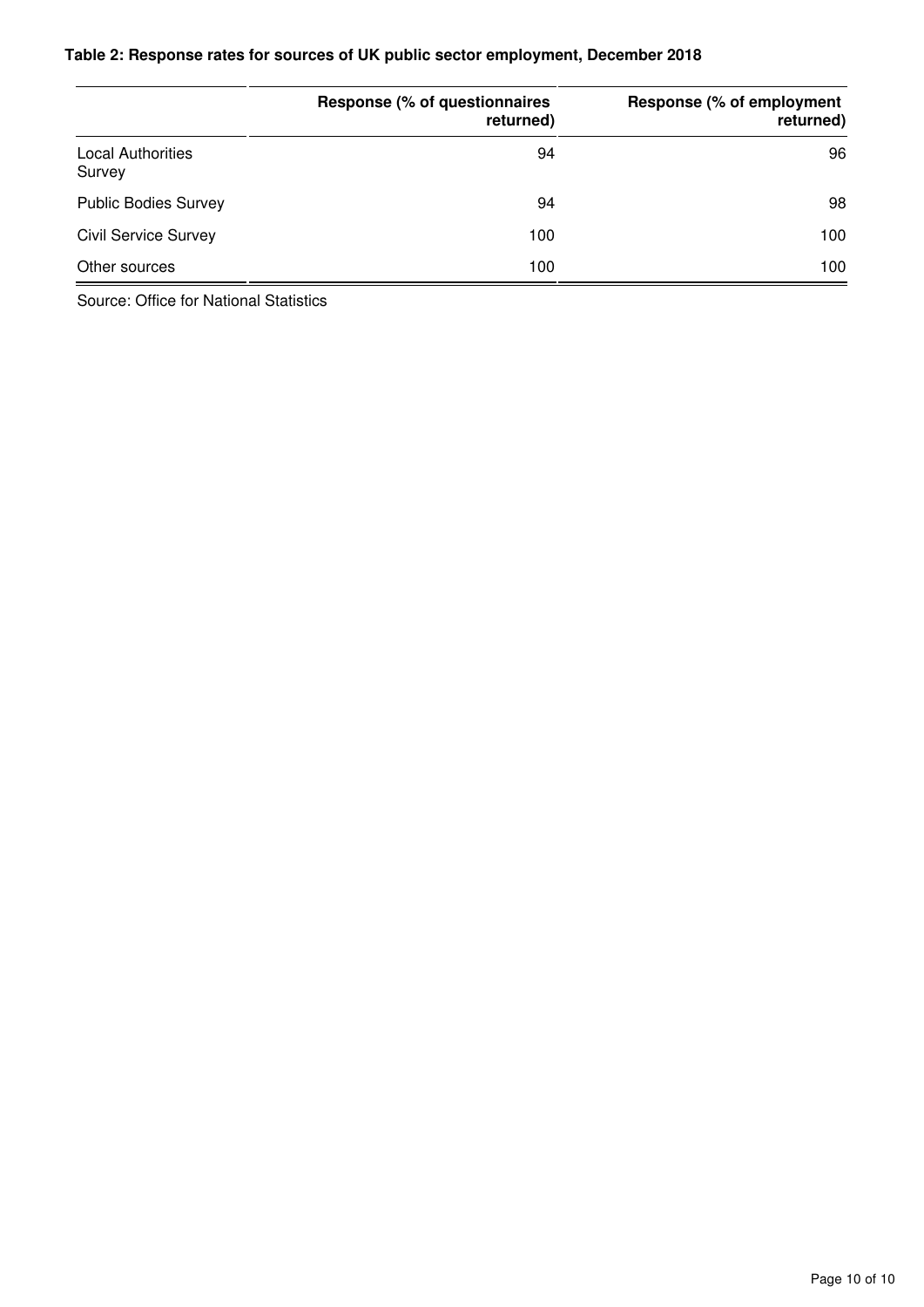# **Index of Tables**

**Date of Publication: 19 March 2019 Date of Next Publication: 11 June 2019**

**These tables show data for the last two years, and to improve the readability of these tables on the printed page, most of the footnotes have been removed. A complete time series including footnotes are available from the PSE Datasets (Excel Spreadsheet) at:** <https://www.ons.gov.uk/employmentandlabourmarket/peopleinwork/publicsectorpersonnel/datasets/publicsectoremploymentreferencetable>

| <b>Statistical Bulletin</b><br>table number | Table<br>description                                                    |
|---------------------------------------------|-------------------------------------------------------------------------|
|                                             |                                                                         |
| 1                                           | Public sector employment by sector classification: Headcount            |
| $\overline{c}$                              | Public sector employment by industry: Headcount                         |
| 3                                           | Public sector employment by sector classification: Full-time equivalent |
| 4                                           | Public sector employment by industry: Full-time equivalent              |
| 5                                           | Public and private sector employment: Headcount                         |
| 6                                           | Regional public sector employment                                       |
| 6a                                          | Regional public sector employment excluding major reclassifications     |
| 7                                           | Regional private sector employment                                      |
| 7a                                          | Regional private sector employment excluding major reclassifications    |
| 8                                           | Civil Service employment by department                                  |
| 9                                           | Civil Service employment by department and agency                       |
| 10                                          | <b>Employment in Executive NDPBs</b>                                    |
| 11                                          | Employment in Academies (England)                                       |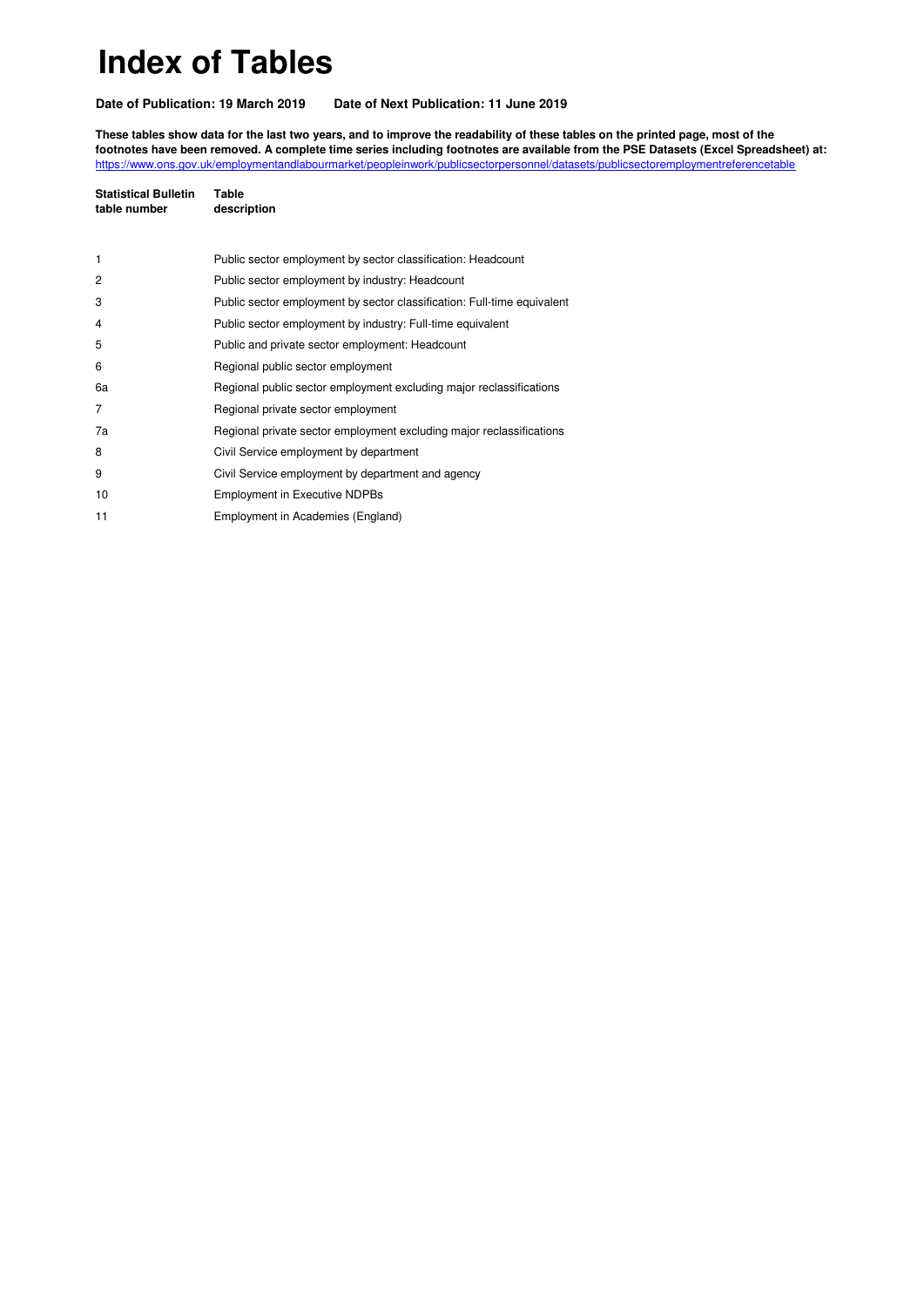### **1 Public sector employment by sector classification; Headcount**

|                    |            |                       |                      |                             |                              | United Kingdom (thousands), seasonally adjusted    |                                |
|--------------------|------------|-----------------------|----------------------|-----------------------------|------------------------------|----------------------------------------------------|--------------------------------|
|                    |            |                       | General government   |                             |                              |                                                    |                                |
|                    |            | Central<br>government | Local<br>government  | Total general<br>government | Total public<br>corporations | Total public<br>sector                             | Of which:<br>Civil Service     |
|                    |            | G6NQ                  | G6NT                 | G6NW                        | G7AR                         | G7AU                                               | G7D6                           |
| 2016 Sep           |            | 2,950                 | 2,196                | 5,146                       | 338                          | 5,484                                              | 416                            |
|                    | Dec        | 2,966                 | 2,170                | 5,136                       | 336                          | 5,472                                              | 416                            |
| 2017 Mar           |            | 2,993                 | 2.146                | 5,139                       | 334                          | 5,473                                              | 419                            |
|                    | Jun        | 3,027                 | 2.125                | 5.152                       | 333                          | 5,485                                              | 423                            |
|                    | Sep        | 3.034                 | 2.110                | 5.144                       | 331                          | 5,475                                              | 423                            |
|                    | Dec        | $3,064$ <sup>+</sup>  | $2,086$ <sup>+</sup> | $5,150$ <sup>†</sup>        | 191                          | $5,341$ <sup>+</sup>                               | 427                            |
| 2018 Mar           |            | 3,089                 | 2,069                | 5,158                       | 194                          | 5,352                                              | 430                            |
|                    | Jun        | 3,116                 | 2,061                | 5,177                       | 180                          | 5,357                                              | 431                            |
|                    | Sep        | 3.144                 | 2.052                | 5,196                       | 164                          | 5,360                                              | 436                            |
|                    | <b>Dec</b> | 3,168                 | 2,042                | 5.210                       | 163                          | 5,373                                              | 440                            |
| Change on quarter: |            | 24                    | $-10$                | 14                          | $-1$                         | 13                                                 | 4                              |
| Change %:          |            | 0.8                   | $-0.5$               | 0.3                         | $-0.6$                       | 0.2                                                | 0.9                            |
| Change on year:    |            | 104                   | $-44$                | 60                          | $-28$                        | 32                                                 | 13                             |
| Change %:          |            | 3.4                   | $-2.1$               | 1.2                         | $-14.7$                      | 0.6                                                | 3.0                            |
|                    |            |                       |                      |                             |                              | Source: Quarterly Public Sector Employment Survey; | Office for National Statistics |

† Indicates earliest revision

### **2 Public sector employment by industry; Headcount**

|                    |                |                  |                                                                                         |                          |           |                            |                                 | United Kingdom (thousands), seasonally adjusted |                        |
|--------------------|----------------|------------------|-----------------------------------------------------------------------------------------|--------------------------|-----------|----------------------------|---------------------------------|-------------------------------------------------|------------------------|
|                    |                |                  | Public administration, defence, compulsory<br>Health and social work<br>social security |                          |           |                            |                                 |                                                 |                        |
|                    | Construction   | <b>HM Forces</b> | Police (including<br>civilians)                                                         | Public<br>administration | Education | National Health<br>Service | Other health and<br>social work | Other public<br>sector                          | Total public<br>sector |
|                    | G7ER           | G7EU             | G7EX                                                                                    | G7F2                     | G7F5      | G7FG                       | G7FJ                            | G7FM                                            | G7AU                   |
| 2016 Sep           | 38             | 158              | 247                                                                                     | 1,002                    | 1,519     | 1,597                      | 285                             | 640                                             | 5,484                  |
| Dec                | 39             | 157              | 246                                                                                     | 1,003                    | 1,513     | 1,600                      | 279                             | 633                                             | 5,472                  |
| 2017 Mar           | 40             | 157              | 245                                                                                     | 1,005                    | 1,509     | 1,613                      | 278                             | 628                                             | 5,473                  |
| Jun                | 39             | 156              | 245                                                                                     | 1,012                    | 1,507     | 1,624                      | 274                             | 625                                             | 5,485                  |
| Sep                | 38             | 155              | 245                                                                                     | 1,016                    | 1,499     | 1,629                      | 273                             | 623                                             | 5,475                  |
| Dec                | 37             | 155              | 246                                                                                     | 1,018                    | 1,496     | 1,637                      | 230                             | 523                                             | 5,341                  |
| 2018 Mar           | 35             | 155              | 246                                                                                     | 1,025                    | 1,498     | 1,643                      | 229                             | 523                                             | 5,352                  |
| Jun                | 35             | 153              | 246                                                                                     | 1,030                    | 1,503     | 1,650                      | 223                             | 513                                             | 5,357                  |
| Sep                | 34             | 153              | 247                                                                                     | 1,034                    | 1,507     | 1,664                      | 216                             | 507                                             | 5,360                  |
| Dec                | 36             | 151              | 247                                                                                     | 1,040                    | 1,509     | 1,669                      | 215                             | 506                                             | 5,373                  |
| Change on quarter: | $\overline{c}$ | -2               | 0                                                                                       | 6                        | 2         | 5                          | $-1$                            | $-1$                                            | 13                     |
| Change %:          | 5.9            | $-1.3$           | 0.0                                                                                     | 0.6                      | 0.1       | 0.3                        | $-0.5$                          | $-0.2$                                          | 0.2                    |
| Change on year:    | $-1$           | $-4$             | 0.4                                                                                     | 22                       | 13        | 32                         | $-15$                           | $-17$                                           | 32                     |
| Change %:          | $-2.7$         | $-2.6$           |                                                                                         | 2.2                      | 0.9       | $\overline{c}$             | $-6.5$                          | $-3.3$                                          | 0.6                    |

† Indicates earliest revision

Source: Quarterly Public Sector Employment Survey; Office for National Statistics

### **3 Public sector employment by sector classification; Full-time equivalent**

|                    |            |                      |                      |                      |              | United Kingdom (thousands), seasonally adjusted |           |
|--------------------|------------|----------------------|----------------------|----------------------|--------------|-------------------------------------------------|-----------|
|                    |            |                      | General government   |                      |              |                                                 |           |
|                    |            | Central              | Local                | Total general        | Total public | Total public                                    | Of which: |
|                    |            | G7FP                 | G7FS                 | G7FV                 | G7FY         | G7G3                                            | G7G6      |
| 2016 Sep           |            | 2,570                | 1,661                | 4,231                | 315          | 4,546                                           | 385       |
|                    | Dec        | 2,582                | 1.643                | 4,225                | 312          | 4,537                                           | 385       |
| 2017               | Mar        | 2,604                | 1,626                | 4,230                | 309          | 4,539                                           | 389       |
|                    | Jun        | 2,629                | 1,611                | 4,240                | 309          | 4,549                                           | 392       |
|                    | Sep        | 2,637                | 1,601                | 4,238                | 307          | 4,545                                           | 392       |
|                    | Dec        | $2,662$ <sup>†</sup> | $1,585$ <sup>†</sup> | $4,247$ <sup>†</sup> | 178          | $4,425$ <sup>+</sup>                            | 396       |
| 2018 Mar           |            | 2,682                | 1,574                | 4,256                | 180          | 4,436                                           | 399       |
|                    | Jun        | 2,701                | 1,568                | 4,269                | 167          | 4,436                                           | 400       |
|                    | Sep        | 2,726                | 1,563                | 4,289                | 154          | 4,443                                           | 404       |
|                    | <b>Dec</b> | 2,745                | 1,557                | 4,302                | 153          | 4,455                                           | 409       |
| Change on quarter: |            | 19                   | -6                   | 13                   | $-1$         | 12                                              | 5         |
| Change %:          |            | 0.7                  | $-0.4$               | 0.3                  | $-0.6$       | 0.3                                             | 1.2       |
| Change on year:    |            | 83                   | $-28$                | 55                   | $-25$        | 30                                              | 13        |
| Change %:          |            | 3.1                  | $-1.8$               | 1.3                  | $-14.0$      | 0.7                                             | 3.3       |

† Indicates earliest revision

Source: Quarterly Public Sector Employment Survey; Office for National Statistics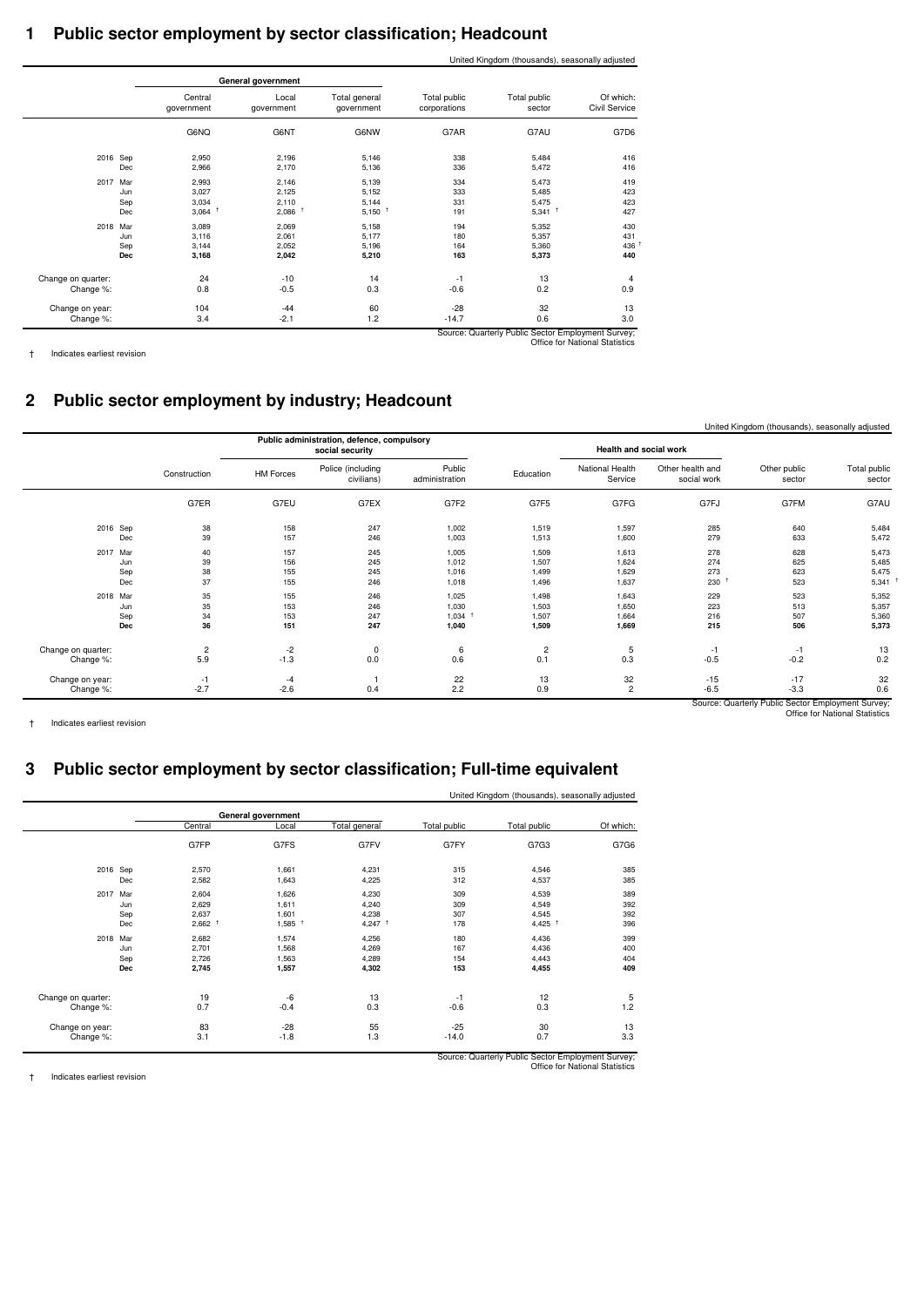### **4 Public sector employment by industry; Full-time equivalent**

|                        |                     |                                 | Health and social work     |           |                          | Public administration, defence, compulsory<br>social security |                  |                          |                    |
|------------------------|---------------------|---------------------------------|----------------------------|-----------|--------------------------|---------------------------------------------------------------|------------------|--------------------------|--------------------|
| Total public<br>sector | Other public sector | Other health and<br>social work | National Health<br>Service | Education | Public<br>administration | Police (including<br>civilians)                               | <b>HM Forces</b> | Construction             |                    |
| G7G3                   | G7K2                | G7GR                            | G7GL                       | G7GI      | G7GF                     | G7GC                                                          | G7G9             | G9BC                     |                    |
| 4,546                  | 554                 | 219                             | 1,392                      | 1,114     | 842                      | 236                                                           | 158              |                          | 2016 Sep           |
| 4,537                  | 549                 | 216                             | 1,395                      | 1,112     | 843                      | 235                                                           | 157              | $\sim$                   | Dec                |
| 4,539                  | 544                 | 215                             | 1,405                      | 1,108     | 848                      | 235                                                           | 157              | $\overline{\phantom{a}}$ | Mar<br>2017        |
| 4,549                  | 541                 | 211                             | 1,415                      | 1,106     | 852                      | 235                                                           | 156              |                          | Jun                |
| 4,545                  | 540                 | 211                             | 1,421                      | 1,100     | 856                      | 235                                                           | 155              | $\sim$                   | Sep                |
| 4,425                  | 448                 | 172                             | 1,429                      | 1,099     | 859                      | 236                                                           | 155              |                          | Dec                |
| 4,436                  | 449                 | 172                             | 1,434                      | 1,102     | 866                      | 236                                                           | 155              |                          | 2018 Mar           |
| 4,436                  | 440                 | 166                             | 1,441                      | 1,105     | 868                      | 236                                                           | 153              | $\sim$                   | Jun                |
| 4,443                  | 435                 | 160                             | 1,452                      | 1,106     | 872                      | 236                                                           | 153              | $\overline{\phantom{a}}$ | Sep                |
| 4,455                  | 433                 | 159                             | 1,459                      | 1,109     | 879                      | 237                                                           | 151              | $\overline{\phantom{a}}$ | Dec                |
| 12                     | $-2$                | $-1$                            | $\overline{7}$             | 3         | $\overline{7}$           |                                                               | -2               |                          | Change on quarter: |
| 0.3                    | $-0.5$              | $-0.6$                          | 0.5                        | 0.3       | 0.8                      | 0.4                                                           | $-1.3$           |                          | Change %:          |
| 30                     | $-15$               | $-13$                           | 30                         | 10        | 20                       |                                                               | -4               |                          | Change on year:    |
| 0.7                    | $-3.3$              | $-7.6$                          | 2.1                        | 0.9       | 2.3                      | 0.4                                                           | $-2.6$           |                          | Change %:          |

† Indicates earliest revision

### **5 Public and private sector employment; Headcount**

|                    |                      |              |                       |              |                  | Public sector excluding effects of major |              | United Kingdom, seasonally adjusted<br>Private sector excluding effects of |              |
|--------------------|----------------------|--------------|-----------------------|--------------|------------------|------------------------------------------|--------------|----------------------------------------------------------------------------|--------------|
|                    | <b>Public Sector</b> |              | <b>Private Sector</b> |              |                  | reclassifications                        |              | major reclassifications                                                    |              |
|                    | Headcount            | Percentage   | Headcount             | Percentage   | Total employment | Headcount                                | Percentage   | Headcount                                                                  | Percentage   |
|                    | G7AU                 | G9BZ         | G7K5                  | G9C2         | G7GO             | MFY7                                     | MFY9         | MFZ2                                                                       | MFY5         |
| 2016 Sep           | 5,484                | 17.2         | 26,310                | 82.8         | 31,794           | 5,219                                    | 16.4         | 26,575                                                                     | 83.6         |
| Dec                | 5,472                | 17.2         | 26,375                | 82.8         | 31,847           | 5,209                                    | 16.4         | 26,638                                                                     | 83.6         |
| 2017<br>Mar<br>Jun | 5,473<br>5,485       | 17.1<br>17.1 | 26,483<br>26,648      | 82.9<br>82.9 | 31,956<br>32,133 | 5,211<br>5,223                           | 16.3<br>16.3 | 26,745<br>26,910                                                           | 83.7<br>83.7 |
| Sep                | 5,475                | 17.1         | 26,619                | 82.9         | 32,094           | 5,218                                    | 16.3         | 26,876                                                                     | 83.7         |
| Dec                | $5,341$ <sup>1</sup> | 16.6         | 26,900                | 83.4         | 32,241           | 5,224                                    | 16.2         | 27,017                                                                     | 83.8         |
| 2018 Mar           | 5,352                | 16.5         | 27,037                | 83.5         | 32,389           | 5,233                                    | 16.2         | 27,156                                                                     | 83.8         |
| Jun                | 5,357                | 16.5         | 27,051                | 83.5         | 32,408           | 5,249                                    | 16.2         | 27,159                                                                     | 83.8         |
| Sep                | 5,360                | 16.5         | 27,132                | 83.5         | 32,492           | $5,272$ <sup>†</sup>                     | 16.2         | 27,220                                                                     | 83.8         |
| Dec                | 5,373                | 16.4         | 27,341                | 83.6         | 32,714           | 5,285                                    | 16.2         | 27,429                                                                     | 83.8         |
| Change on quarter: | 13                   | $-0.1$       | 209                   | 0.1          | 222              | 13                                       | 0.0          | 209                                                                        | 0.0          |
| Change %:          | 0.2                  |              | 0.8                   | $\cdots$     | 0.7              | 0.2                                      | $\cdots$     | 0.8                                                                        | $\ldots$     |
| Change on year:    | 32                   | $-0.2$       | 441                   | 0.2          | 473              | 61                                       | 0.0          | 412                                                                        | 0.0          |
| Change %:          | 0.6                  |              | 1.6                   | $\ldots$     | 1.5              | 1.2                                      | $\ddotsc$    | 1.5                                                                        | $\ddotsc$    |
|                    |                      |              |                       |              |                  |                                          |              |                                                                            |              |

Sources: Labour Force Survey and estimates from public sector organisations; Office for National Statistics

† Indicates earliest revision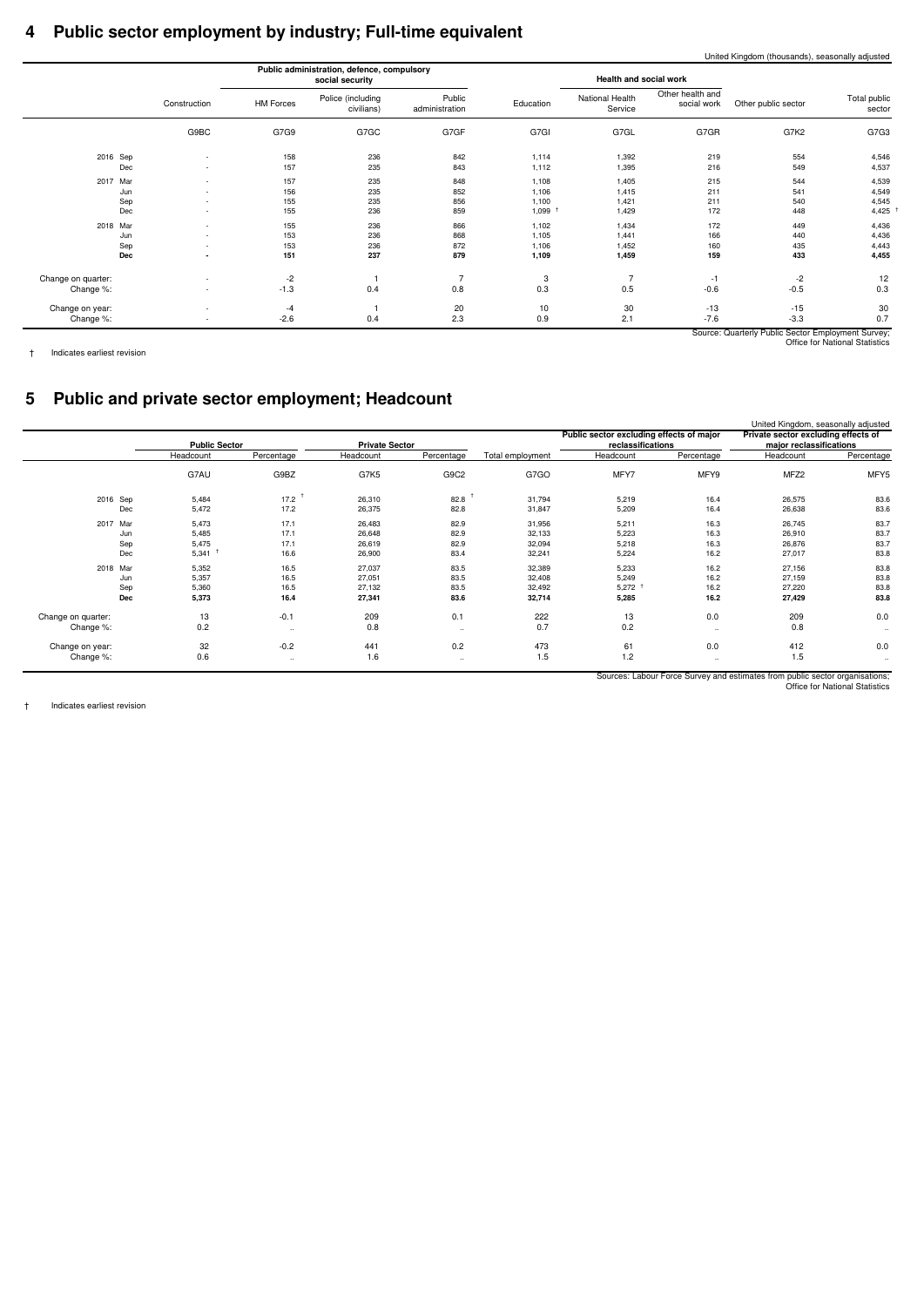#### **6 Regional public sector employment**

|                       |           |                                                   |                |         |       |       |                                                                                           | Region   |          |      |        |                |       |        |          |                                                   |
|-----------------------|-----------|---------------------------------------------------|----------------|---------|-------|-------|-------------------------------------------------------------------------------------------|----------|----------|------|--------|----------------|-------|--------|----------|---------------------------------------------------|
| All employees         |           |                                                   |                |         |       |       |                                                                                           |          |          |      |        |                |       |        |          |                                                   |
|                       |           | United Kingdom                                    |                |         |       |       | Yorkshire                                                                                 |          |          |      |        |                |       |        |          |                                                   |
|                       | United    | (seasonally                                       | Great          |         | North | North | and The                                                                                   | East     | West     |      |        | South          | South |        |          | Northern                                          |
|                       | Kingdom   | adjusted)                                         | <b>Britain</b> | England | East  | West  | Humber                                                                                    | Midlands | Midlands | East | London | East           | West  | Wales  | Scotland | Ireland                                           |
| Area Code             | K02000001 | K02000001 K03000001 E92000001 E12000001 E12000002 |                |         |       |       | E12000003 E12000004 E12000005 E12000006 E12000007 E12000008 E12000009 V92000004 S92000003 |          |          |      |        |                |       |        |          | N92000002                                         |
|                       |           |                                                   |                |         |       |       |                                                                                           |          |          |      |        |                |       |        |          |                                                   |
| 2016 Sep              | 5,473     | 5,484                                             | 5,252          | 4,392   | 237   | 619   | 467                                                                                       | 341      | 464      | 426  | 746    | 644            | 447   | 301    | 558      | 206                                               |
| Dec                   | 5,476     | 5,472                                             | 5,252          | 4,391   | 238   | 620   | 467                                                                                       | 342      | 462      | 425  | 745    | 645            | 447   | 302    | 559      | 209                                               |
| 2017 Mar              | 5,485     | 5,473                                             | 5,259          | 4,395   | 238   | 622   | 464                                                                                       | 342      | 462      | 426  | 746    | 647            | 447   | 305    | 559      | 210                                               |
| Jun                   | 5,478     | 5,485                                             | 5,253          | 4.388   | 238   | 619   | 463                                                                                       | 343      | 462      | 427  | 746    | 644            | 445   | 305    | 560      | 209                                               |
| Sep                   | 5,466     | 5,475                                             | 5,244          | 4,380   | 237   | 619   | 460                                                                                       | 343      | 463      | 427  | 745    | 642            | 445   | 304    | 560      | 206                                               |
| Dec                   | 5,348     | 5,341                                             | 5,121          | 4,255   | 230   | 602   | 454                                                                                       | 338      | 444      | 415  | 716    | 626            | 431   | 306    | 560      | 209                                               |
| 2018 Mar              | 5,363     | 5,352                                             | 5,137          | 4,269   | 229   | 603   | 456                                                                                       | 339      | 443      | 417  | 722    | 626            | 433   | 306    | 562      | 210                                               |
| Jun                   | 5,350     | 5,357                                             | 5,122          | 4,269   | 229   | 603   | 457                                                                                       | 340      | 442      | 419  | 723    | 625            | 432   | 292    | 560      | 211                                               |
| Sep                   | 5,349     | 5,360                                             | 5,126          | 4,289   | 230   | 609   | 456                                                                                       | 345      | 439      | 422  | 727    | 628            | 434   | 291    | 545      | 208                                               |
| Dec                   | 5,378     | 5,373                                             | 5,151          | 4,306   | 231   | 612   | 461                                                                                       | 347      | 439      | 423  | 730    | 628            | 436   | 292    | 553      | 211                                               |
|                       |           |                                                   |                |         |       |       |                                                                                           |          |          |      |        |                |       |        |          |                                                   |
| Change on year:       | 30        | 32                                                | 29             | 51      |       | 10    |                                                                                           | 9        | $-5$     | 8    | 14     | $\overline{c}$ | 5     | $-15$  | $-7$     |                                                   |
| Change %:             | 0.6       | 0.6                                               | 0.6            | 1.2     | 0.3   | 1.7   | 1.6                                                                                       | 2.6      | $-1.2$   | 1.8  | 2.0    | 0.4            | 1.2   | $-4.8$ | $-1.2$   | 0.6                                               |
| % of total employment | 16.4      | 16.4                                              | 16.3           | 15.6    | 19.4  | 17.7  | 17.6                                                                                      | 15.6     | 15.9     | 14.9 | 13.8   | 14.5           | 15.5  | 19.8   | 20.9     | 25.0                                              |
|                       |           |                                                   |                |         |       |       |                                                                                           |          |          |      |        |                |       |        |          | Source: Quarterly Public Sector Employment Survey |

Source: Quarterly Public Sector Employment Survey; Office for National Statistics

Headcount (thousands), not seasonally adju

### **6a Regional public sector employment excluding effects of major reclassifications**

|                       |                                           |                                           |                                           |                                           |                                           |                                                   |                                 |                                                                                           | Region                          |                                 |                                 |                                 |                                 |                                 |                                 |                                 |                                 |
|-----------------------|-------------------------------------------|-------------------------------------------|-------------------------------------------|-------------------------------------------|-------------------------------------------|---------------------------------------------------|---------------------------------|-------------------------------------------------------------------------------------------|---------------------------------|---------------------------------|---------------------------------|---------------------------------|---------------------------------|---------------------------------|---------------------------------|---------------------------------|---------------------------------|
| <b>All employees</b>  |                                           |                                           | United Kingdom                            |                                           |                                           |                                                   |                                 | Yorkshire                                                                                 |                                 |                                 |                                 |                                 |                                 |                                 |                                 |                                 |                                 |
|                       |                                           | United                                    | (seasonally                               | Great                                     |                                           | North                                             | North                           | and The                                                                                   | East                            | West                            |                                 |                                 | South                           | South                           |                                 |                                 | Northern                        |
|                       |                                           | Kingdom                                   | adjusted)                                 | <b>Britain</b>                            | England                                   | East                                              | West                            | Humber                                                                                    | Midlands                        | Midlands                        | East                            | London                          | East                            | West                            | Wales                           | Scotland                        | Ireland                         |
| Area Code             |                                           | K02000001                                 |                                           |                                           |                                           | K02000001 K03000001 E92000001 E12000001 E12000002 |                                 | E12000003 E12000004 E12000005 E12000006 E12000007 E12000008 E12000009 V92000004 S92000003 |                                 |                                 |                                 |                                 |                                 |                                 |                                 |                                 | N92000002                       |
|                       | 2016 Sep<br>Dec<br>2017 Mar<br>Jun<br>Sep | 5,207<br>5,213<br>5,223<br>5,218<br>5,207 | 5,219<br>5,209<br>5,211<br>5,223<br>5,218 | 4,992<br>4,994<br>5,002<br>4,997<br>4,990 | 4.175<br>4.175<br>4.180<br>4,175<br>4,168 | 229<br>229<br>229<br>229<br>228                   | 585<br>586<br>588<br>585<br>585 | 453<br>453<br>450<br>449<br>446                                                           | 331<br>332<br>333<br>334<br>333 | 435<br>434<br>434<br>434<br>435 | 406<br>405<br>406<br>408<br>407 | 694<br>693<br>695<br>695<br>695 | 614<br>615<br>617<br>614<br>613 | 429<br>428<br>429<br>427<br>426 | 287<br>289<br>291<br>291<br>290 | 530<br>530<br>531<br>531<br>532 | 200<br>204<br>204<br>204<br>201 |
|                       | Dec                                       | 5,228                                     | 5,224                                     | 5,007                                     | 4,183                                     | 229                                               | 589                             | 448                                                                                       | 335                             | 436                             | 409                             | 697                             | 615                             | 426                             | 292                             | 532                             | 204                             |
|                       | 2018 Mar<br>Jun<br>Sep<br>Dec             | 5,245<br>5,244<br>5,260<br>5,289          | 5,233<br>5,249<br>5,272<br>5,285          | 5,023<br>5,021<br>5,041<br>5,067          | 4.197<br>4.199<br>4.219<br>4,237          | 228<br>228<br>228<br>229                          | 591<br>591<br>597<br>600        | 450<br>451<br>450<br>455                                                                  | 336<br>336<br>342<br>343        | 435<br>434<br>431<br>431        | 411<br>414<br>416<br>417        | 704<br>705<br>710<br>713        | 614<br>613<br>616<br>617        | 428<br>427<br>429<br>431        | 292<br>290<br>289<br>289        | 534<br>532<br>533<br>541        | 205<br>206<br>203<br>206        |
| Change on year:       | Change %:                                 | 61<br>1.2                                 | 61<br>1.2                                 | 60<br>1.2                                 | 54<br>1.3                                 | 0.3                                               | 10<br>1.8                       | 1.6                                                                                       | 9<br>2.6                        | -5<br>$-1.2$                    | 8<br>1.9                        | 16<br>2.4                       | 2<br>0.3                        | 5<br>1.3                        | $-2$<br>$-0.8$                  | 9<br>1.6                        | 0.7                             |
| % of total employment |                                           | 16.2                                      | 16.2                                      | 16.0                                      | 15.4                                      | 19.3                                              | 17.3                            | 17.4                                                                                      | 15.5                            | 15.6                            | 14.7                            | 13.4                            | 14.2                            | 15.3                            | 19.7                            | 20.4                            | 24.4                            |

Source: Quarterly Public Sector Employment Survey; Office for National Statistics

Headcount (thousands), not seasonally adjusted

#### **7 Regional private sector employment**

|                       |            | United         | United Kingdom | Great                                             |         | North  | North | Yorkshire                                                                                 | Region<br>East | West     |       |        | South  | South |       |          | Northern  |
|-----------------------|------------|----------------|----------------|---------------------------------------------------|---------|--------|-------|-------------------------------------------------------------------------------------------|----------------|----------|-------|--------|--------|-------|-------|----------|-----------|
| All employees         |            | <b>Kingdom</b> | (seasonally    | <b>Britain</b>                                    | England | East   | West  | and The                                                                                   | Midlands       | Midlands | East  | London | East   | West  | Wales | Scotland | Ireland   |
| Area Code             |            | K02000001      |                | K02000001 K03000001 E92000001 E12000001 E12000002 |         |        |       | E12000003 E12000004 E12000005 E12000006 E12000007 E12000008 E12000009 V92000004 S92000003 |                |          |       |        |        |       |       |          | N92000002 |
|                       |            |                |                |                                                   |         |        |       |                                                                                           |                |          |       |        |        |       |       |          |           |
|                       | 2016 Sep   | 26,375         | 26,310         | 25,572                                            | 22,432  | 928    | 2,743 | 2,107                                                                                     | 1,875          | 2,234    | 2,313 | 4,343  | 3,603  | 2,287 | 1,098 | 2,042    | 609       |
|                       | Dec        | 26,384         | 26,375         | 25,547                                            | 22,403  | 926    | 2,771 | 2,070                                                                                     | 1,838          | 2,241    | 2,337 | 4,364  | 3,574  | 2,282 | 1,090 | 2,054    | 598       |
|                       | 2017 Mar   | 26,406         | 26,483         | 25,568                                            | 22,406  | 941    | 2,837 | 2,074                                                                                     | 1,796          | 2,185    | 2,301 | 4,369  | 3,597  | 2,305 | 1,077 | 2,085    | 598       |
|                       | Jun        | 26,640         | 26,648         | 25,819                                            | 22,611  | 930    | 2,827 | 2,068                                                                                     | 1,800          | 2,224    | 2,357 | 4,470  | 3,646  | 2,290 | 1.067 | 2,140    | 595       |
|                       | Sep        | 26,672         | 26,619         | 25,846                                            | 22,671  | 970    | 2,804 | 2,064                                                                                     | 1,811          | 2,229    | 2,349 | 4,448  | 3,690  | 2,307 | 1,069 | 2,106    | 598       |
|                       | Dec        | 26,911         | 26,900         | 26,076                                            | 22,925  | 963    | 2,837 | 2,130                                                                                     | 1,808          | 2,297    | 2,355 | 4,443  | 3,728  | 2,365 | 1.071 | 2,080    | 616       |
|                       | 2018 Mar   | 26,962         | 27,037         | 26,149                                            | 22,980  | 960    | 2,815 | 2,127                                                                                     | 1,848          | 2,311    | 2,361 | 4,510  | 3,666  | 2,381 | 1,088 | 2,081    | 616       |
|                       | Jun        | 27,045         | 27,051         | 26,216                                            | 22,960  | 919    | 2,863 | 2.107                                                                                     | 1,838          | 2,325    | 2,370 | 4,556  | 3,616  | 2,366 | 1,139 | 2,117    | 620       |
|                       | Sep        | 27.182         | 27,132         | 26,371                                            | 23.120  | 966    | 2,875 | 2.146                                                                                     | 1,887          | 2,299    | 2,381 | 4,562  | 3,661  | 2,342 | 1,134 | 2,117    | 608       |
|                       | <b>Dec</b> | 27,359         | 27,341         | 26,511                                            | 23,235  | 961    | 2,853 | 2,153                                                                                     | 1,875          | 2,324    | 2,414 | 4,578  | 3,701  | 2,375 | 1,180 | 2,096    | 633       |
|                       |            | 448            | 441            | 436                                               | 310     | $-2$   | 16    | 23                                                                                        | 68             | 27       | 59    | 135    | $-26$  | 10    | 108   | 17       | 17        |
| Change on year:       |            | 1.7            | 1.6            | 1.7                                               | 1.4     | $-0.2$ | 0.6   | 1.1                                                                                       | 3.7            | 1.2      | 2.5   | 3.0    | $-0.7$ | 0.4   | 10.1  | 0.8      | 2.7       |
|                       | Change %:  |                |                |                                                   |         |        |       |                                                                                           |                |          |       |        |        |       |       |          |           |
| % of total employment |            | 83.6           | 83.6           | 83.7                                              | 84.4    | 80.6   | 82.3  | 82.4                                                                                      | 84.4           | 84.1     | 85.1  | 86.2   | 85.5   | 84.5  | 80.2  | 79.1     | 75.0      |

Sources: Labour Force Survey and estimates from public sector organisations; Office for National Statistics

Headcount (thousands), not seasonally adjusted

### **7a Regional private sector employment excluding effects of major reclassifications**

**All employees** Area Code K02000001 K02000001 K03000001 E92000001 E12000001 E12000002 E12000008 E12000000 E12000006 E12000007 E12000008 E12000008 E12000009 V92000004 S92000003 N9200002 2016 Sep 26,641 26,575 25,832 22,650 937 2,777 2,121 1,885 2,263 2,333 4,395 3,634 2,306 1,111 2,070 615 Dec 26,647 26,638 25,805 22,619 935 2,805 2,085 1,848 2,270 2,357 4,415 3,604 2,301 1,104 2,082 603 2017 Mar 26,668 26,745 25,825 22,621 950 2,871 2,088 1,806 2,213 2,321 4,420 3,628 2,323 1,091 2,113 604 Jun 26,900 26,910 26,074 22,824 938 2,861 2,082 1,809 2,253 2,376 4,520 3,676 2,309 1,081 2,169 600 Sep 26,931 26,876 26,100 22,883 978 2,838 2,078 1,820 2,257 2,368 4,498 3,720 2,325 1,083 2,134 603 Dec 27,031 27,017 26,190 22,997 964 2,849 2,136 1,811 2,304 2,361 4,463 3,739 2,370 1,086 2,107 621 2018 Mar 27,080 27,156 26,263 23,051 962 2,827 2,133 1,851 2,319 2,367 4,528 3,678 2,386 1,102 2,109 621 Jun 27,151 27,159 26,316 23,030 921 2,875 2,113 1,842 2,332 2,376 4,574 3,628 2,370 1,141 2,145 625 Sep 27,271 27,220 26,456 23,190 967 2,887 2,152 1,890 2,306 2,387 4,580 3,673 2,347 1,136 2,129 613 **Dec 27,448 27,429 26,595 23,304 962 2,865 2,159 1,879 2,332 2,419 4,595 3,713 2,380 1,182 2,109 637** Change on year: 417 412 405 307 -2 16 23 68 27 59 133 -26 10 96 2 16 Change %: 1.5 1.5 1.5 1.3 -0.2 0.6 1.1 3.7 1.2 2.5 3.0 -0.7 0.4 8.9 0.1 2.6 % of total employment 83.8 83.8 84.0 84.6 80.7 82.7 82.6 84.4 85.3 86.6 85.8 84.7 80.3 79.6 75.6 Wales Scotland<br>000004 S92000003 Northern Ireland<br>N92000002 Region<br>East United Kingdom United Kingdom (seasonally<br>K02000001 k Great<br>Britair Britain England<br>03000001 E92000001 L North East North West<br>000002 Yorkshire and The  $\frac{\text{and The}}{\text{2000003 E}}$ dlands<br>00004 Wes dlands East London<br>00005 E12000006 E12000007 South East<br>East<br>1800000 South West<br>West<br>Websong

Sources: Labour Force Survey and estimates from public sector organisations; Office for National Statistics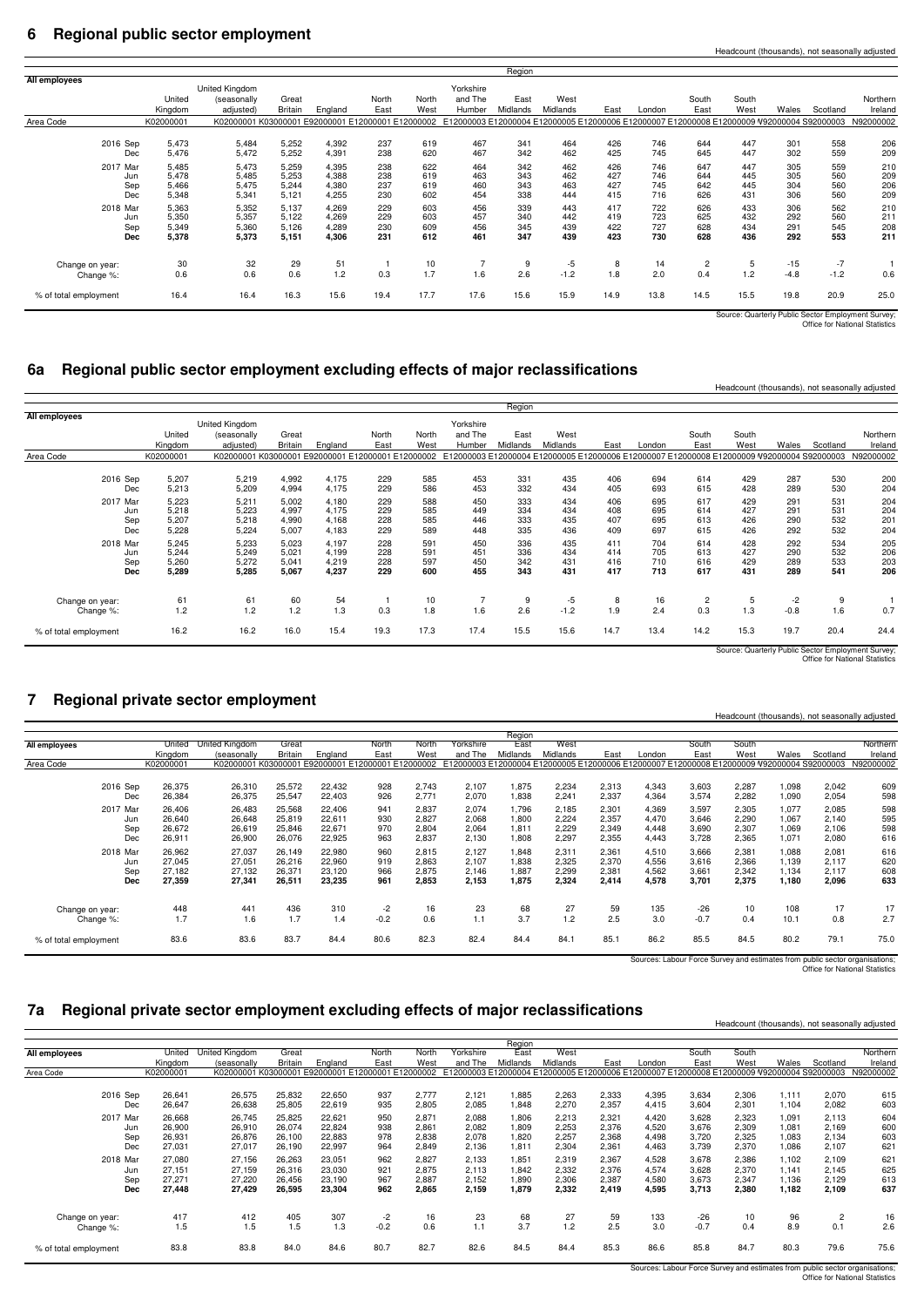### **8 Civil Service employment by department 1 2**

|                                                          | Headcount, Great Britain, not seasonally adjusted |                      |         |                  |                      |         |         |                   |                      |  |
|----------------------------------------------------------|---------------------------------------------------|----------------------|---------|------------------|----------------------|---------|---------|-------------------|----------------------|--|
|                                                          |                                                   |                      |         |                  |                      |         |         |                   | Change               |  |
|                                                          |                                                   |                      |         | December 2018    |                      |         |         | September<br>2018 | on<br>Quarter        |  |
|                                                          |                                                   | Male                 |         |                  | Female               |         |         |                   |                      |  |
|                                                          | <b>Full-time</b>                                  | Part-time            | Total   | <b>Full-time</b> | Part-time            | Total   | Total   | Total             | Total                |  |
| <b>Permanent Employees</b>                               |                                                   |                      |         |                  |                      |         |         |                   |                      |  |
|                                                          |                                                   |                      |         |                  |                      |         |         |                   |                      |  |
| Attorney General's departments                           | 2,820                                             | 260                  | 3,080   | 3,490            | 1,950                | 5,440   | 8,520   | 8,490             | 30                   |  |
| Business, Energy and Industrial Strategy                 | 5.150                                             | 400                  | 5.560   | 3.870            | 1.260                | 5.130   | 10,690  | 10,480            | 210                  |  |
| <b>Cabinet Office</b>                                    | 2,840                                             | 70                   | 2,910   | 2,880            | 330                  | 3,210   | 6,130   | 5,650             | 470                  |  |
| Other Cabinet Office agencies                            | 350                                               | 10                   | 360     | 370              | 50                   | 430     | 780     | 790               | $\ddot{\phantom{a}}$ |  |
| Charity Commission                                       | 150                                               | 20                   | 160     | 150              | 60                   | 210     | 370     | 340               | 40                   |  |
| Competition and Markets Authority                        | 320                                               | 20                   | 340     | 260              | 70                   | 330     | 670     | 650               | 20                   |  |
| Defence                                                  | 32,110                                            | 1,530                | 33,640  | 16.620           | 4,280                | 20.890  | 54,540  | 54,270            | 270                  |  |
| Digital, Culture, Media and Sport                        | 480                                               | 10                   | 490     | 530              | 70                   | 600     | 1,080   | 1,050             | 40                   |  |
| Education                                                | 2.630                                             | 110                  | 2.740   | 2.910            | 820                  | 3.730   | 6.470   | 6.380             | 100                  |  |
| Environment, Food and Rural Affairs                      | 3.780                                             | 250                  | 4,030   | 3.520            | 1,500                | 5.010   | 9,040   | 8,530             | 510                  |  |
| Estyn                                                    | 40                                                | $\ddot{\phantom{a}}$ | 50      | 50               | 20                   | 60      | 110     | 110               | $\ddot{\phantom{a}}$ |  |
| Exiting the European Union                               | 290                                               | $\ddot{\phantom{a}}$ | 300     | 290              | 10                   | 300     | 600     | 570               | 20                   |  |
| <b>Export Credits Guarantee Department</b>               | 200                                               | $\ddot{\phantom{0}}$ | 200     | 100              | 20                   | 120     | 320     | 310               | 10                   |  |
| <b>Food Standards Agency</b>                             | 660                                               | 30                   | 690     | 340              | 60                   | 400     | 1.090   | 1.060             | 30                   |  |
| Foreign and Commonwealth Office                          | 3,300                                             | 70                   | 3,380   | 2.290            | 230                  | 2.520   | 5,900   | 5,650             | 250                  |  |
| Health and Social Care                                   | 2,680                                             | 150                  | 2,830   | 3,960            | 1,170                | 5,130   | 7,960   | 7,900             | 60                   |  |
| <b>HM Land Registry</b>                                  | 1.820                                             | 340                  | 2.150   | 1.800            | 1.480                | 3.280   | 5.430   | 4,960             | 480                  |  |
| HM Revenue and Customs                                   | 25,880                                            | 4,050                | 29,930  | 20,250           | 15,760               | 36,000  | 65,930  | 66,250            | $-320$               |  |
| <b>HM Treasury</b>                                       | 1,080                                             | 40                   | 1,110   | 790              | 150                  | 940     | 2,060   | 2,060             | $\ddot{\phantom{a}}$ |  |
| Chancellor's other departments                           | 200                                               | 10                   | 210     | 130              | 40                   | 160     | 370     | 360               | 10                   |  |
| Home Office                                              | 13,270                                            | 1,270                | 14,550  | 10,770           | 5,270                | 16,040  | 30,580  | 29,840            | 740                  |  |
| Housing, Communities and Local Government                | 1,270                                             | 110                  | 1,380   | 1,040            | 330                  | 1,370   | 2,750   | 2,620             | 140                  |  |
| International Development                                | 1.160                                             | 50                   | 1,200   | 1,340            | 200                  | 1,540   | 2,750   | 2,670             | 80                   |  |
| International Trade                                      | 880                                               | 10                   | 890     | 670              | 60                   | 730     | 1,620   | 1,560             | 60                   |  |
| Justice                                                  | 31,770                                            | 2,800                | 34,570  | 29,400           | 9,970                | 39,370  | 73,940  | 72,910            | 1.040                |  |
| The National Archives                                    | 230                                               | 20                   | 240     | 210              | 50                   | 250     | 500     | 490               | 10                   |  |
| National Crime Agency                                    | 2,550                                             | 50                   | 2,590   | 1,380            | 320                  | 1,690   | 4,290   | 4,300             | $-10$                |  |
| Northern Ireland Office                                  | 50                                                | $\mathbf 0$          | 50      | 70               | 10                   | 80      | 130     | 130               | $\mathbf 0$          |  |
| Office for Standards in Education, Children's Services a | 530                                               | 30                   | 560     | 900              | 210                  | 1.110   | 1.670   | 1.700             | $-40$                |  |
| Office of Gas and Electricity Markets                    | 400                                               | 10                   | 420     | 300              | 50                   | 350     | 760     | 770               | $-10$                |  |
| Office of Qualifications and Examinations Regulation     | 70                                                | $\ddot{\phantom{a}}$ | 80      | 100              | 20                   | 110     | 190     | 190               | $\ddot{\phantom{0}}$ |  |
| Office of Rail and Road                                  | 170                                               | 10                   | 190     | 90               | 30                   | 120     | 300     | 310               |                      |  |
| Ofwat                                                    | 120                                               | 10                   | 130     | 100              | 30                   | 130     | 260     | 250               | 10                   |  |
| Scotland Office                                          | 50                                                | $\ddot{\phantom{a}}$ | 60      | 60               | 10                   | 70      | 120     | 120               | 10                   |  |
| Transport                                                | 7,270                                             | 780                  | 8,050   | 4,060            | 2,450                | 6,500   | 14,550  | 14,450            | 100                  |  |
| <b>UK Statistics Authority</b>                           | 1.330                                             | 600                  | 1.940   | 1.350            | 1.090                | 2.440   | 4.380   | 4.310             | 70                   |  |
| UK Supreme Court                                         | 20                                                | $\Omega$             | 20      | 20               | $\ddot{\phantom{0}}$ | 20      | 40      | 40                |                      |  |
| <b>Wales Office</b>                                      | 20                                                | 0                    | 20      | 20               | $\ddot{\phantom{a}}$ | 20      | 40      | 40                |                      |  |
| Work and Pensions                                        | 23,880                                            | 4,280                | 28,160  | 27,230           | 28,800               | 56,030  | 84,190  | 84,350            | $-170$               |  |
| <b>Central Government Departments Total</b>              | 171,800                                           | 17,420               | 189,220 | 143,690          | 78,200               | 221,890 | 411,100 | 406,870           | 4,230                |  |
| Scottish Government                                      | 8,080                                             | 770                  | 8,860   | 6,680            | 2,320                | 9,000   | 17,860  | 17,440            | 420                  |  |
| Welsh Government                                         | 2,030                                             | 160                  | 2.190   | 2,270            | 930                  | 3,210   | 5,390   | 5,380             | 20                   |  |
| <b>TOTAL</b>                                             | 181.910                                           | 18,350               | 200,260 | 152.640          | 81.460               | 234.100 | 434,360 | 429.690           | 4.670                |  |

|                                                          |                                    |                                     |                      |                                     |                      |                      |                      | September            | Change<br>on         |
|----------------------------------------------------------|------------------------------------|-------------------------------------|----------------------|-------------------------------------|----------------------|----------------------|----------------------|----------------------|----------------------|
|                                                          |                                    | Male                                |                      | December 2018                       | Female               |                      |                      | 2018                 | Quarter              |
|                                                          | <b>Full-time</b>                   | Part-time                           | Total                | <b>Full-time</b>                    | Part-time            | Total                | Total                | Total                | Total                |
| <b>Temporary/Casual Employees</b>                        |                                    |                                     |                      |                                     |                      |                      |                      |                      |                      |
| Attorney General's departments                           | 40                                 | 10                                  | 50                   | 90                                  | 10                   | 90                   | 140                  | 140                  |                      |
| Business, Energy and Industrial Strategy                 | 50                                 | $\ddot{\phantom{a}}$                | 50                   | 40                                  | 10                   | 50                   | 110                  | 80                   | 30                   |
| <b>Cabinet Office</b>                                    | 20                                 | $\mathbf 0$                         | 20                   | 20                                  | $\ddot{\phantom{a}}$ | 20                   | 30                   | 30                   | 10                   |
| Other Cabinet Office agencies                            | 20                                 | $\mathbf 0$                         | 20                   | 20                                  | $\mathbf 0$          | 20                   | 40                   | 30                   | $\ddot{\phantom{0}}$ |
| Charity Commission                                       | 10                                 | $\mathbf 0$                         | 10                   | 10                                  | .,                   | 10                   | 10                   | 30                   | $-20$                |
| <b>Competition and Markets Authority</b>                 | 20                                 | $\ddot{\phantom{a}}$                | 30                   | 20                                  | $\mathbf 0$          | 20                   | 40                   | 10                   | 30                   |
| Defence                                                  | 30                                 | $\ddot{\phantom{a}}$                | 30                   | 10                                  | 10                   | 20                   | 50                   | 50                   | $\ddot{\phantom{a}}$ |
| Digital, Culture, Media and Sport                        | 20                                 | $\mathbf 0$                         | 20                   | 30                                  | $\ddot{\phantom{0}}$ | 30                   | 50                   | 40                   | 10                   |
| Education                                                | 10                                 | $\ddot{\phantom{a}}$                | 10                   | 20                                  | $\ddot{\phantom{0}}$ | 30                   | 40                   | $\ddot{\phantom{a}}$ | 30                   |
| Environment, Food and Rural Affairs                      | 40                                 | $\ddot{\phantom{a}}$                | 40                   | 80                                  | 10                   | 90                   | 130                  | 100                  | 30                   |
| Estyn                                                    | $\ddot{\phantom{a}}$               | $\mathbf 0$                         | $\ddot{\phantom{a}}$ | $\ddot{\phantom{a}}$                | 0                    | $\ddot{\phantom{a}}$ | 10                   | 10                   | $\ddot{\phantom{a}}$ |
| Exiting the European Union                               | $^{\circ}$                         | $\mathbf 0$                         | $\mathbf 0$          | $^{\circ}$                          | $\mathbf 0$          | 0                    | $\mathbf 0$          | $\mathbf 0$          | $\mathbf 0$          |
| Export Credits Guarantee Department                      | $\mathbf 0$                        | $\mathbf 0$                         | $\mathbf 0$          |                                     | .,                   | $\ddot{\phantom{0}}$ | ä,                   | $\ddot{\phantom{0}}$ | $\mathbf 0$          |
| Food Standards Agency                                    | $\ddot{\phantom{a}}$               | $\mathbf 0$                         | $\ddot{\phantom{a}}$ | 20                                  | $\mathbf 0$          | 20                   | 20                   | 20                   |                      |
| Foreign and Commonwealth Office                          | $^{\circ}$                         | 10                                  | 10                   | $\ddot{\phantom{a}}$                | 20                   | 20                   | 30                   | 20                   | 10                   |
| Health and Social Care                                   | 110                                | 30                                  | 140                  | 200                                 | 80                   | 290                  | 420                  | 420                  | $\ddot{\phantom{a}}$ |
| <b>HM Land Registry</b>                                  |                                    | $\mathbf 0$                         | $\ddot{\phantom{a}}$ | 10                                  | $\ddot{\phantom{0}}$ | 10                   | 10                   | 290                  | $-280$               |
| HM Revenue and Customs                                   | 90                                 | 10                                  | 100                  | 70                                  | 30                   | 100                  | 200                  | 110                  | 80                   |
| <b>HM Treasury</b>                                       | 30                                 | $\ddot{\phantom{a}}$                | 30                   | 30                                  | J.                   | 40                   | 70                   | 50                   | 20                   |
| Chancellor's other departments                           | 10                                 | $\mathbf 0$                         | 10                   | 10                                  | $\ddot{\phantom{a}}$ | 10                   | 20                   | 30                   | $\ddot{\phantom{a}}$ |
| Home Office                                              | 330                                | 460                                 | 790                  | 350                                 | 170                  | 520                  | 1,310                | 1,570                | $-260$               |
| Housing, Communities and Local Government                | 40                                 | $\ddot{\phantom{a}}$                | 40                   | 50                                  | .,                   | 50                   | 100                  | 90                   | 10                   |
| <b>International Development</b>                         | 20                                 | $\mathbf 0$                         | 20                   | 30                                  | .,                   | 30                   | 50                   | 40                   | 10                   |
| International Trade                                      | $^{\circ}$                         | $\mathbf 0$                         | $\mathbf 0$          | $\mathbf 0$                         | 0                    | $\mathbf 0$          | $\mathbf 0$          | $\mathbf 0$          | $\mathbf 0$          |
| Justice                                                  | 300                                | 50                                  | 350                  | 590                                 | 80                   | 670                  | 1,020                | 1,140                | $-120$               |
| The National Archives                                    |                                    | $\mathbf 0$                         |                      |                                     |                      |                      |                      |                      | $\mathbf 0$          |
| National Crime Agency                                    | $\ddot{\phantom{0}}$<br>$^{\circ}$ | $\mathbf 0$                         | <br>$\mathbf 0$      | $\ddot{\phantom{0}}$<br>$\mathbf 0$ | .,<br>$\mathbf 0$    | <br>0                | ٠.<br>$\mathbf 0$    | <br>$\mathbf 0$      | $\mathbf 0$          |
| Northern Ireland Office                                  | $^{\circ}$                         | $\mathbf 0$                         | 0                    | $\mathbf 0$                         | 0                    | 0                    | $\mathbf 0$          | 0                    | $\mathbf 0$          |
|                                                          |                                    |                                     | 40                   |                                     |                      | 60                   |                      |                      | 20                   |
| Office for Standards in Education, Children's Services a | 30<br>80                           | $\ddot{\phantom{a}}$<br>$\mathbf 0$ | 80                   | 50<br>50                            | 10                   | 50                   | 100<br>130           | 80<br>110            | 10                   |
| Office of Gas and Electricity Markets                    |                                    |                                     |                      |                                     | $\ddot{\phantom{a}}$ |                      |                      |                      |                      |
| Office of Qualifications and Examinations Regulation     | $\ddotsc$                          | $\mathbf 0$                         | $\ddot{\phantom{a}}$ | 10                                  | .,                   | 10                   | 10                   | 10                   | $\ddot{\phantom{a}}$ |
| Office of Rail and Road                                  | $^{\circ}$                         | $\mathbf 0$                         | 0                    | $\ddot{\phantom{a}}$                | 0                    | $\ddot{\phantom{a}}$ | $\ddot{\phantom{a}}$ | $\ddot{\phantom{a}}$ | $\ddot{\phantom{a}}$ |
| Ofwat                                                    | $\ddot{\phantom{a}}$               | $\mathbf 0$                         | $\ddot{\phantom{a}}$ | $\ddot{\phantom{0}}$                | $\mathbf 0$          | $\ddot{\phantom{a}}$ | $\ddot{\phantom{a}}$ | $\ddot{\phantom{a}}$ | $\mathbf 0$          |
| Scotland Office                                          | $\mathbf 0$                        | $\mathbf 0$                         | $\mathbf 0$          | $\mathbf 0$                         | $\mathbf 0$          | $\pmb{0}$            | 0                    | $\pmb{0}$            | $\mathbf 0$          |
| Transport                                                | 130                                | 10                                  | 140                  | 80                                  | 20                   | 110                  | 250                  | 230                  | 20                   |
| <b>UK Statistics Authority</b>                           | 40                                 | $\ddot{\phantom{0}}$                | 40                   | 20                                  | $\mathbf 0$          | 20                   | 60                   | 80                   | $-10$                |
| UK Supreme Court                                         | 10                                 | 0                                   | 10                   | $\ddot{\phantom{a}}$                | $\ddot{\phantom{0}}$ | $\ddot{\phantom{0}}$ | 10                   | 10                   | $\ddot{\phantom{a}}$ |
| <b>Wales Office</b>                                      |                                    | $\mathbf 0$                         | $\ddot{\phantom{a}}$ |                                     | $\mathbf 0$          | $\ddot{\phantom{a}}$ | 10                   |                      |                      |
| Work and Pensions                                        | 470                                | 20                                  | 480                  | 470                                 | 70                   | 540                  | 1,020                | 600                  | 420                  |
| <b>Central Government Departments Total</b>              | 1,950                              | 610                                 | 2,560                | 2,370                               | 540                  | 2,910                | 5,470                | 5,420                | 60                   |
| Scottish Government                                      | 150                                | 20                                  | 170                  | 150                                 | 20                   | 170                  | 340                  | 370                  | $-30$                |
| <b>Welsh Government</b>                                  | 20                                 | $\mathbf 0$                         | 20                   | 40                                  | .,                   | 40                   | 60                   | 50                   | 10                   |
| <b>TOTAL</b>                                             | 2,120                              | 630                                 | 2,750                | 2,570                               | 560                  | 3,130                | 5,880                | 5,840                | 40                   |
|                                                          |                                    |                                     |                      |                                     |                      |                      |                      |                      | Change               |
|                                                          |                                    |                                     |                      | December 2018                       |                      |                      |                      | September<br>2018    | on<br>Quarter        |
|                                                          |                                    | Male                                |                      |                                     | Female               |                      |                      |                      |                      |
|                                                          | <b>Full-time</b>                   | Part-time                           | <b>Total</b>         | <b>Full-time</b>                    | Part-time            | Total                | Total                | Total                | Total                |
| <b>All Employees</b>                                     | 184,030                            | 18,980                              | 203,010              | 155,210                             | 82,010               | 237,220              | 440,230              | 435,520              | 4,710                |

Source: Office for National Statistics

1 2 Numbers are rounded to the nearest ten, and numbers less than five are represented by "..". Data not available are represented by "-".<br>Department totals include Executive Agencies, Ministerial and Non-Ministerial Departmen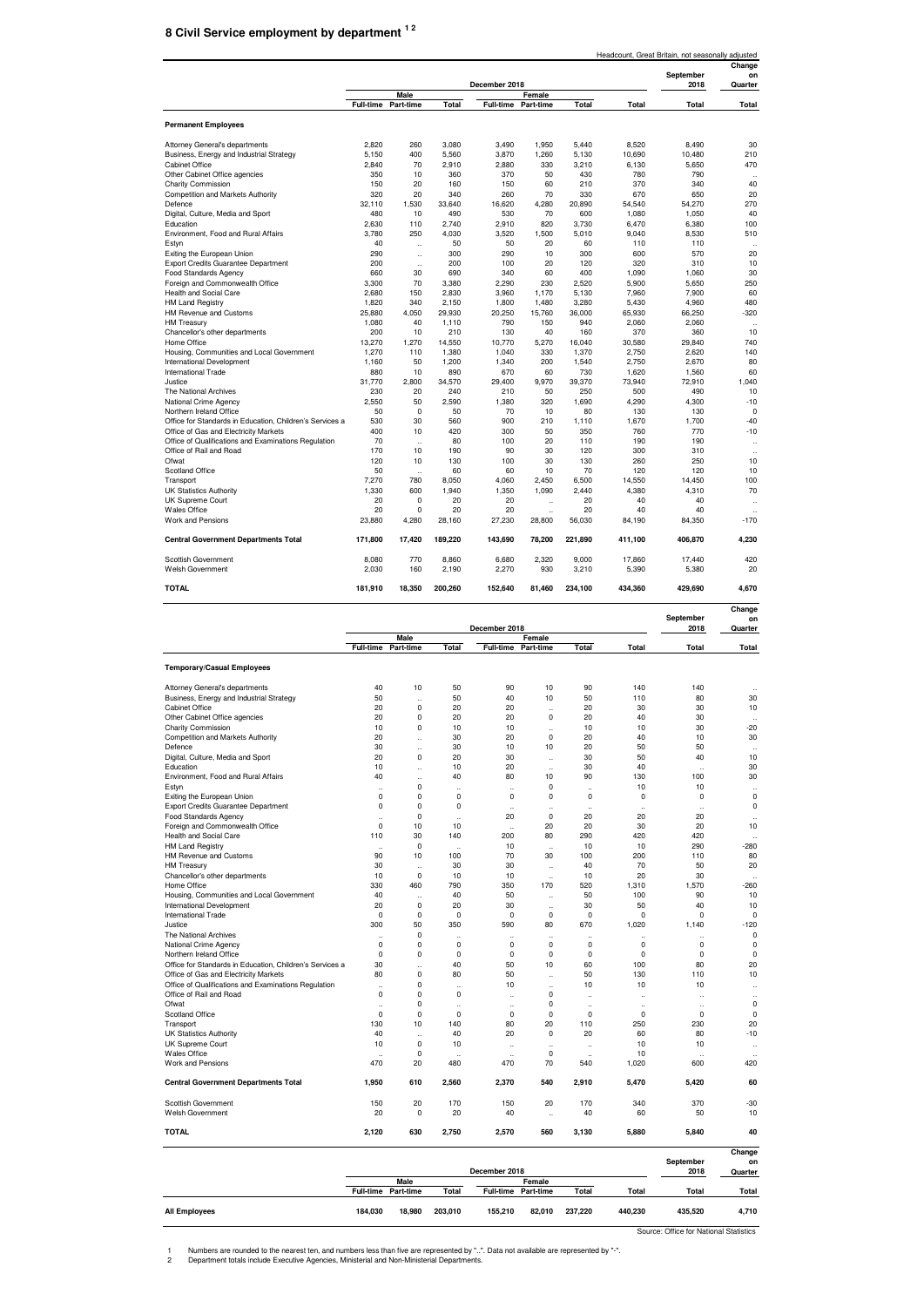#### **8 ..continued, Civil Service employment by department**

|                                                                                                                                                                                                                                                                                                                                                                                                                                                                                                                                                                                                                                                                                                                                                                                                                                                                                                                                                                                                                                                                                                                                                                                                             |                            |                                   |                                              | Full-time equivalents, Great Britain, not seasonally adjusted | Change                                                                                                                                                                                                       |
|-------------------------------------------------------------------------------------------------------------------------------------------------------------------------------------------------------------------------------------------------------------------------------------------------------------------------------------------------------------------------------------------------------------------------------------------------------------------------------------------------------------------------------------------------------------------------------------------------------------------------------------------------------------------------------------------------------------------------------------------------------------------------------------------------------------------------------------------------------------------------------------------------------------------------------------------------------------------------------------------------------------------------------------------------------------------------------------------------------------------------------------------------------------------------------------------------------------|----------------------------|-----------------------------------|----------------------------------------------|---------------------------------------------------------------|--------------------------------------------------------------------------------------------------------------------------------------------------------------------------------------------------------------|
|                                                                                                                                                                                                                                                                                                                                                                                                                                                                                                                                                                                                                                                                                                                                                                                                                                                                                                                                                                                                                                                                                                                                                                                                             |                            | December 2018                     |                                              | September<br>2018                                             | on<br>Quarter                                                                                                                                                                                                |
|                                                                                                                                                                                                                                                                                                                                                                                                                                                                                                                                                                                                                                                                                                                                                                                                                                                                                                                                                                                                                                                                                                                                                                                                             | Male                       | Female                            | Total                                        | Total                                                         | Total                                                                                                                                                                                                        |
| <b>Permanent Employees</b>                                                                                                                                                                                                                                                                                                                                                                                                                                                                                                                                                                                                                                                                                                                                                                                                                                                                                                                                                                                                                                                                                                                                                                                  |                            |                                   |                                              |                                                               |                                                                                                                                                                                                              |
| Attorney General's departments                                                                                                                                                                                                                                                                                                                                                                                                                                                                                                                                                                                                                                                                                                                                                                                                                                                                                                                                                                                                                                                                                                                                                                              | 3.000                      | 4,870                             | 7,870                                        | 7,860                                                         | 10                                                                                                                                                                                                           |
| Business, Energy and Industrial Strategy<br><b>Cabinet Office</b>                                                                                                                                                                                                                                                                                                                                                                                                                                                                                                                                                                                                                                                                                                                                                                                                                                                                                                                                                                                                                                                                                                                                           | 5,440<br>2,900             | 4,770<br>3,130                    | 10,200<br>6,020                              | 10,000<br>5,560                                               | 200<br>470                                                                                                                                                                                                   |
| Other Cabinet Office agencies                                                                                                                                                                                                                                                                                                                                                                                                                                                                                                                                                                                                                                                                                                                                                                                                                                                                                                                                                                                                                                                                                                                                                                               | 350                        | 410                               | 760                                          | 760                                                           | 10                                                                                                                                                                                                           |
| <b>Charity Commission</b><br>Competition and Markets Authority                                                                                                                                                                                                                                                                                                                                                                                                                                                                                                                                                                                                                                                                                                                                                                                                                                                                                                                                                                                                                                                                                                                                              | 160<br>330                 | 200<br>320                        | 350<br>640                                   | 320<br>620                                                    | 40<br>20                                                                                                                                                                                                     |
| Defence                                                                                                                                                                                                                                                                                                                                                                                                                                                                                                                                                                                                                                                                                                                                                                                                                                                                                                                                                                                                                                                                                                                                                                                                     | 33,140                     | 19,640                            | 52,780                                       | 52,510                                                        | 270                                                                                                                                                                                                          |
| Digital, Culture, Media and Sport<br>Education                                                                                                                                                                                                                                                                                                                                                                                                                                                                                                                                                                                                                                                                                                                                                                                                                                                                                                                                                                                                                                                                                                                                                              | 480<br>2,720               | 580<br>3,520                      | 1,060<br>6,240                               | 1,020<br>6,140                                                | 40<br>90                                                                                                                                                                                                     |
| Environment, Food and Rural Affairs                                                                                                                                                                                                                                                                                                                                                                                                                                                                                                                                                                                                                                                                                                                                                                                                                                                                                                                                                                                                                                                                                                                                                                         | 3,950                      | 4,570                             | 8,530                                        | 8,040                                                         | 490                                                                                                                                                                                                          |
| Estyn<br>Exiting the European Union                                                                                                                                                                                                                                                                                                                                                                                                                                                                                                                                                                                                                                                                                                                                                                                                                                                                                                                                                                                                                                                                                                                                                                         | 40<br>300                  | 60<br>300                         | 100<br>590                                   | 100<br>570                                                    | $\ddot{\phantom{a}}$<br>20                                                                                                                                                                                   |
| Export Credits Guarantee Department                                                                                                                                                                                                                                                                                                                                                                                                                                                                                                                                                                                                                                                                                                                                                                                                                                                                                                                                                                                                                                                                                                                                                                         | 200                        | 110                               | 310                                          | 300                                                           | 10                                                                                                                                                                                                           |
| Food Standards Agency<br>Foreign and Commonwealth Office                                                                                                                                                                                                                                                                                                                                                                                                                                                                                                                                                                                                                                                                                                                                                                                                                                                                                                                                                                                                                                                                                                                                                    | 680<br>3,340               | 380<br>2,440                      | 1,060<br>5,790                               | 1.030<br>5,550                                                | 30<br>240                                                                                                                                                                                                    |
| Health and Social Care                                                                                                                                                                                                                                                                                                                                                                                                                                                                                                                                                                                                                                                                                                                                                                                                                                                                                                                                                                                                                                                                                                                                                                                      | 2,780                      | 4,760                             | 7,540                                        | 7,490                                                         | 50                                                                                                                                                                                                           |
| <b>HM Land Registry</b><br>HM Revenue and Customs                                                                                                                                                                                                                                                                                                                                                                                                                                                                                                                                                                                                                                                                                                                                                                                                                                                                                                                                                                                                                                                                                                                                                           | 2,050<br>28,650            | 2,850<br>31,120                   | 4,900<br>59,770                              | 4,460<br>60,040                                               | 440<br>-270                                                                                                                                                                                                  |
| <b>HM Treasury</b>                                                                                                                                                                                                                                                                                                                                                                                                                                                                                                                                                                                                                                                                                                                                                                                                                                                                                                                                                                                                                                                                                                                                                                                          | 1,100                      | 900                               | 2,000                                        | 2,010                                                         | $-10$                                                                                                                                                                                                        |
| Chancellor's other departments<br>Home Office                                                                                                                                                                                                                                                                                                                                                                                                                                                                                                                                                                                                                                                                                                                                                                                                                                                                                                                                                                                                                                                                                                                                                               | 210<br>14,170              | 160<br>14,450                     | 360<br>28,620                                | 350<br>27,920                                                 | 10<br>700                                                                                                                                                                                                    |
| Housing, Communities and Local Government                                                                                                                                                                                                                                                                                                                                                                                                                                                                                                                                                                                                                                                                                                                                                                                                                                                                                                                                                                                                                                                                                                                                                                   | 1,350                      | 1,280                             | 2,630                                        | 2,500                                                         | 130                                                                                                                                                                                                          |
| International Development<br><b>International Trade</b>                                                                                                                                                                                                                                                                                                                                                                                                                                                                                                                                                                                                                                                                                                                                                                                                                                                                                                                                                                                                                                                                                                                                                     | 1,190<br>880               | 1,490<br>720                      | 2,670<br>1.600                               | 2,600<br>1,540                                                | 80                                                                                                                                                                                                           |
| Justice.                                                                                                                                                                                                                                                                                                                                                                                                                                                                                                                                                                                                                                                                                                                                                                                                                                                                                                                                                                                                                                                                                                                                                                                                    | 33,400                     | 35,900                            | 69,290                                       | 68,280                                                        | 60<br>1,010                                                                                                                                                                                                  |
| The National Archives                                                                                                                                                                                                                                                                                                                                                                                                                                                                                                                                                                                                                                                                                                                                                                                                                                                                                                                                                                                                                                                                                                                                                                                       | 240                        | 240<br>1.600                      | 480                                          | 470                                                           | 10                                                                                                                                                                                                           |
| National Crime Agency<br>Northern Ireland Office                                                                                                                                                                                                                                                                                                                                                                                                                                                                                                                                                                                                                                                                                                                                                                                                                                                                                                                                                                                                                                                                                                                                                            | 2,580<br>50                | 80                                | 4,180<br>130                                 | 4,200<br>130                                                  | $-20$<br>0                                                                                                                                                                                                   |
| Office for Standards in Education, Children's Services and Skills                                                                                                                                                                                                                                                                                                                                                                                                                                                                                                                                                                                                                                                                                                                                                                                                                                                                                                                                                                                                                                                                                                                                           | 550                        | 1,050                             | 1,600                                        | 1,640                                                         | $-40$                                                                                                                                                                                                        |
| Office of Gas and Electricity Markets<br>Office of Qualifications and Examinations Regulation                                                                                                                                                                                                                                                                                                                                                                                                                                                                                                                                                                                                                                                                                                                                                                                                                                                                                                                                                                                                                                                                                                               | 410<br>70                  | 330<br>110                        | 750<br>180                                   | 750<br>180                                                    | $-10$<br>$\ddot{\phantom{a}}$                                                                                                                                                                                |
| Office of Rail and Road                                                                                                                                                                                                                                                                                                                                                                                                                                                                                                                                                                                                                                                                                                                                                                                                                                                                                                                                                                                                                                                                                                                                                                                     | 180                        | 110                               | 290                                          | 300                                                           | $\ddot{\phantom{a}}$                                                                                                                                                                                         |
| Ofwat<br>Scotland Office                                                                                                                                                                                                                                                                                                                                                                                                                                                                                                                                                                                                                                                                                                                                                                                                                                                                                                                                                                                                                                                                                                                                                                                    | 130<br>50                  | 120<br>60                         | 250<br>120                                   | 240<br>110                                                    | 10<br>10                                                                                                                                                                                                     |
| Transport                                                                                                                                                                                                                                                                                                                                                                                                                                                                                                                                                                                                                                                                                                                                                                                                                                                                                                                                                                                                                                                                                                                                                                                                   | 7,790                      | 5,670                             | 13,460                                       | 13,360                                                        | 90                                                                                                                                                                                                           |
| <b>UK Statistics Authority</b><br>UK Supreme Court                                                                                                                                                                                                                                                                                                                                                                                                                                                                                                                                                                                                                                                                                                                                                                                                                                                                                                                                                                                                                                                                                                                                                          | 1,710<br>20                | 2,070<br>20                       | 3,780<br>40                                  | 3,720<br>40                                                   | 60<br>$\ddot{\phantom{a}}$                                                                                                                                                                                   |
| <b>Wales Office</b>                                                                                                                                                                                                                                                                                                                                                                                                                                                                                                                                                                                                                                                                                                                                                                                                                                                                                                                                                                                                                                                                                                                                                                                         | 20                         | 20                                | 40                                           | 40                                                            |                                                                                                                                                                                                              |
| Work and Pensions                                                                                                                                                                                                                                                                                                                                                                                                                                                                                                                                                                                                                                                                                                                                                                                                                                                                                                                                                                                                                                                                                                                                                                                           | 26,990                     | 47,610                            | 74,610                                       | 74,800                                                        | $-200$                                                                                                                                                                                                       |
| <b>Central Government Departments Total</b>                                                                                                                                                                                                                                                                                                                                                                                                                                                                                                                                                                                                                                                                                                                                                                                                                                                                                                                                                                                                                                                                                                                                                                 | 183,590                    | 197,980                           | 381,570                                      | 377,520                                                       | 4,050                                                                                                                                                                                                        |
| Scottish Government<br>Welsh Government                                                                                                                                                                                                                                                                                                                                                                                                                                                                                                                                                                                                                                                                                                                                                                                                                                                                                                                                                                                                                                                                                                                                                                     | 8,550<br>2,140             | 8,300<br>2,940                    | 16,850<br>5,080                              | 16,430<br>5,070                                               | 420<br>10                                                                                                                                                                                                    |
| <b>TOTAL</b>                                                                                                                                                                                                                                                                                                                                                                                                                                                                                                                                                                                                                                                                                                                                                                                                                                                                                                                                                                                                                                                                                                                                                                                                | 194,280                    | 209,220                           | 403,500                                      | 399,020                                                       | 4,480                                                                                                                                                                                                        |
|                                                                                                                                                                                                                                                                                                                                                                                                                                                                                                                                                                                                                                                                                                                                                                                                                                                                                                                                                                                                                                                                                                                                                                                                             |                            |                                   |                                              |                                                               | Change                                                                                                                                                                                                       |
|                                                                                                                                                                                                                                                                                                                                                                                                                                                                                                                                                                                                                                                                                                                                                                                                                                                                                                                                                                                                                                                                                                                                                                                                             |                            | December 2018                     |                                              | September<br>2018                                             | on                                                                                                                                                                                                           |
|                                                                                                                                                                                                                                                                                                                                                                                                                                                                                                                                                                                                                                                                                                                                                                                                                                                                                                                                                                                                                                                                                                                                                                                                             | Male                       | Female                            | Total                                        | Total                                                         | <b>Quarter</b><br>Total                                                                                                                                                                                      |
| <b>Temporary/Casual Employees</b>                                                                                                                                                                                                                                                                                                                                                                                                                                                                                                                                                                                                                                                                                                                                                                                                                                                                                                                                                                                                                                                                                                                                                                           |                            |                                   |                                              |                                                               |                                                                                                                                                                                                              |
| Attorney General's departments                                                                                                                                                                                                                                                                                                                                                                                                                                                                                                                                                                                                                                                                                                                                                                                                                                                                                                                                                                                                                                                                                                                                                                              | 50                         | 90                                | 140                                          | 140                                                           |                                                                                                                                                                                                              |
| Business, Energy and Industrial Strategy                                                                                                                                                                                                                                                                                                                                                                                                                                                                                                                                                                                                                                                                                                                                                                                                                                                                                                                                                                                                                                                                                                                                                                    |                            |                                   |                                              |                                                               |                                                                                                                                                                                                              |
|                                                                                                                                                                                                                                                                                                                                                                                                                                                                                                                                                                                                                                                                                                                                                                                                                                                                                                                                                                                                                                                                                                                                                                                                             | 50                         | 50                                | 100                                          | 70                                                            |                                                                                                                                                                                                              |
|                                                                                                                                                                                                                                                                                                                                                                                                                                                                                                                                                                                                                                                                                                                                                                                                                                                                                                                                                                                                                                                                                                                                                                                                             | 20                         | 20                                | 30                                           | 20                                                            |                                                                                                                                                                                                              |
|                                                                                                                                                                                                                                                                                                                                                                                                                                                                                                                                                                                                                                                                                                                                                                                                                                                                                                                                                                                                                                                                                                                                                                                                             | 20<br>10                   | 20<br>10                          | 40<br>10                                     | 30<br>30                                                      |                                                                                                                                                                                                              |
|                                                                                                                                                                                                                                                                                                                                                                                                                                                                                                                                                                                                                                                                                                                                                                                                                                                                                                                                                                                                                                                                                                                                                                                                             | 20                         | 20                                | 40                                           | 10                                                            |                                                                                                                                                                                                              |
|                                                                                                                                                                                                                                                                                                                                                                                                                                                                                                                                                                                                                                                                                                                                                                                                                                                                                                                                                                                                                                                                                                                                                                                                             | 30<br>20                   | 10<br>30                          | 50<br>50                                     | 50<br>40                                                      |                                                                                                                                                                                                              |
|                                                                                                                                                                                                                                                                                                                                                                                                                                                                                                                                                                                                                                                                                                                                                                                                                                                                                                                                                                                                                                                                                                                                                                                                             | 10                         | 30                                | 40                                           |                                                               |                                                                                                                                                                                                              |
|                                                                                                                                                                                                                                                                                                                                                                                                                                                                                                                                                                                                                                                                                                                                                                                                                                                                                                                                                                                                                                                                                                                                                                                                             | 40<br>$\ddot{\phantom{a}}$ | 80<br>$\ddot{\phantom{a}}$        | 120<br>10                                    | 90<br>10                                                      | $\ldots$<br>30<br>10<br>$-20$<br>30<br>10<br>30<br>30<br>$\ddotsc$                                                                                                                                           |
|                                                                                                                                                                                                                                                                                                                                                                                                                                                                                                                                                                                                                                                                                                                                                                                                                                                                                                                                                                                                                                                                                                                                                                                                             | 0                          | 0                                 | 0                                            | 0                                                             | 0                                                                                                                                                                                                            |
|                                                                                                                                                                                                                                                                                                                                                                                                                                                                                                                                                                                                                                                                                                                                                                                                                                                                                                                                                                                                                                                                                                                                                                                                             | 0<br>$\ddot{\phantom{a}}$  | $\ddotsc$<br>20                   | $\ddot{\phantom{a}}$<br>20                   | $\ddot{\phantom{a}}$<br>20                                    |                                                                                                                                                                                                              |
|                                                                                                                                                                                                                                                                                                                                                                                                                                                                                                                                                                                                                                                                                                                                                                                                                                                                                                                                                                                                                                                                                                                                                                                                             | $\mathbf 0$                | J.                                |                                              | 10                                                            |                                                                                                                                                                                                              |
|                                                                                                                                                                                                                                                                                                                                                                                                                                                                                                                                                                                                                                                                                                                                                                                                                                                                                                                                                                                                                                                                                                                                                                                                             | 120                        | 240<br>10                         | 350<br>10                                    | 350<br>290                                                    |                                                                                                                                                                                                              |
|                                                                                                                                                                                                                                                                                                                                                                                                                                                                                                                                                                                                                                                                                                                                                                                                                                                                                                                                                                                                                                                                                                                                                                                                             | 90                         | 90                                | 180                                          | 110                                                           |                                                                                                                                                                                                              |
|                                                                                                                                                                                                                                                                                                                                                                                                                                                                                                                                                                                                                                                                                                                                                                                                                                                                                                                                                                                                                                                                                                                                                                                                             | 30                         | 40                                | 60                                           | 40                                                            |                                                                                                                                                                                                              |
|                                                                                                                                                                                                                                                                                                                                                                                                                                                                                                                                                                                                                                                                                                                                                                                                                                                                                                                                                                                                                                                                                                                                                                                                             | 10<br>550                  | 10<br>440                         | 20<br>990                                    | 30<br>1,190                                                   |                                                                                                                                                                                                              |
|                                                                                                                                                                                                                                                                                                                                                                                                                                                                                                                                                                                                                                                                                                                                                                                                                                                                                                                                                                                                                                                                                                                                                                                                             | 40                         | 50                                | 90                                           | 90                                                            |                                                                                                                                                                                                              |
|                                                                                                                                                                                                                                                                                                                                                                                                                                                                                                                                                                                                                                                                                                                                                                                                                                                                                                                                                                                                                                                                                                                                                                                                             | 20<br>$\Omega$             | 30<br>0                           | 40<br>$\Omega$                               | 40<br>$\Omega$                                                |                                                                                                                                                                                                              |
|                                                                                                                                                                                                                                                                                                                                                                                                                                                                                                                                                                                                                                                                                                                                                                                                                                                                                                                                                                                                                                                                                                                                                                                                             | 330                        | 640                               | 970                                          | 1,080                                                         |                                                                                                                                                                                                              |
|                                                                                                                                                                                                                                                                                                                                                                                                                                                                                                                                                                                                                                                                                                                                                                                                                                                                                                                                                                                                                                                                                                                                                                                                             | $\ddotsc$<br>$\mathbf 0$   | $\ddotsc$<br>$\Omega$             | $\ddotsc$<br>$\Omega$                        | $\ddotsc$<br>$\Omega$                                         |                                                                                                                                                                                                              |
|                                                                                                                                                                                                                                                                                                                                                                                                                                                                                                                                                                                                                                                                                                                                                                                                                                                                                                                                                                                                                                                                                                                                                                                                             | 0                          | 0                                 | 0                                            | 0                                                             |                                                                                                                                                                                                              |
|                                                                                                                                                                                                                                                                                                                                                                                                                                                                                                                                                                                                                                                                                                                                                                                                                                                                                                                                                                                                                                                                                                                                                                                                             | 40<br>80                   | 50<br>50                          | 90<br>130                                    | 70<br>110                                                     |                                                                                                                                                                                                              |
|                                                                                                                                                                                                                                                                                                                                                                                                                                                                                                                                                                                                                                                                                                                                                                                                                                                                                                                                                                                                                                                                                                                                                                                                             |                            | 10                                | 10                                           | 10                                                            |                                                                                                                                                                                                              |
|                                                                                                                                                                                                                                                                                                                                                                                                                                                                                                                                                                                                                                                                                                                                                                                                                                                                                                                                                                                                                                                                                                                                                                                                             | 0<br>$\ddot{\phantom{a}}$  | $\ddotsc$<br>$\ddot{\phantom{a}}$ | $\ddot{\phantom{0}}$<br>$\ddot{\phantom{0}}$ | $\ddot{\phantom{0}}$<br>$\ddot{\phantom{0}}$                  |                                                                                                                                                                                                              |
|                                                                                                                                                                                                                                                                                                                                                                                                                                                                                                                                                                                                                                                                                                                                                                                                                                                                                                                                                                                                                                                                                                                                                                                                             | $\pmb{0}$                  | 0                                 | 0                                            | 0                                                             |                                                                                                                                                                                                              |
|                                                                                                                                                                                                                                                                                                                                                                                                                                                                                                                                                                                                                                                                                                                                                                                                                                                                                                                                                                                                                                                                                                                                                                                                             | 140<br>40                  | 100<br>20                         | 240<br>60                                    | 220<br>80                                                     |                                                                                                                                                                                                              |
|                                                                                                                                                                                                                                                                                                                                                                                                                                                                                                                                                                                                                                                                                                                                                                                                                                                                                                                                                                                                                                                                                                                                                                                                             | 10                         | $\ddot{\phantom{a}}$              | 10                                           | 10                                                            |                                                                                                                                                                                                              |
|                                                                                                                                                                                                                                                                                                                                                                                                                                                                                                                                                                                                                                                                                                                                                                                                                                                                                                                                                                                                                                                                                                                                                                                                             | ٠.<br>480                  | $\ddot{\phantom{a}}$<br>520       | 10<br>990                                    | $\ddot{\phantom{a}}$<br>590                                   |                                                                                                                                                                                                              |
|                                                                                                                                                                                                                                                                                                                                                                                                                                                                                                                                                                                                                                                                                                                                                                                                                                                                                                                                                                                                                                                                                                                                                                                                             | 2,240                      | 2,670                             | 4,910                                        | 4,840                                                         |                                                                                                                                                                                                              |
|                                                                                                                                                                                                                                                                                                                                                                                                                                                                                                                                                                                                                                                                                                                                                                                                                                                                                                                                                                                                                                                                                                                                                                                                             | 160                        | 160                               | 320                                          | 350                                                           |                                                                                                                                                                                                              |
|                                                                                                                                                                                                                                                                                                                                                                                                                                                                                                                                                                                                                                                                                                                                                                                                                                                                                                                                                                                                                                                                                                                                                                                                             | 20                         | 40                                | 60                                           | 50                                                            | 0<br>$\ddotsc$<br>10<br>$-280$<br>70<br>20<br>$\ddot{\phantom{a}}$<br>$-200$<br>10<br>10<br>0<br>$-110$<br>0<br>0<br>0<br>20<br>20<br><br>$\ddotsc$<br>0<br>0<br>20<br>$-10$<br><br>410<br>70<br>$-30$<br>10 |
|                                                                                                                                                                                                                                                                                                                                                                                                                                                                                                                                                                                                                                                                                                                                                                                                                                                                                                                                                                                                                                                                                                                                                                                                             | 2,420                      | 2,870                             | 5,290                                        | 5,240                                                         | 50                                                                                                                                                                                                           |
|                                                                                                                                                                                                                                                                                                                                                                                                                                                                                                                                                                                                                                                                                                                                                                                                                                                                                                                                                                                                                                                                                                                                                                                                             |                            |                                   |                                              | September                                                     | Change<br>on                                                                                                                                                                                                 |
|                                                                                                                                                                                                                                                                                                                                                                                                                                                                                                                                                                                                                                                                                                                                                                                                                                                                                                                                                                                                                                                                                                                                                                                                             | Male                       | December 2018<br>Female           | Total                                        | 2018<br>Total                                                 | Quarter<br>Total                                                                                                                                                                                             |
| Cabinet Office<br>Other Cabinet Office agencies<br><b>Charity Commission</b><br><b>Competition and Markets Authority</b><br>Deletice<br>Digital, Culture, Media and Sport<br>Education<br>Environment, Food and Rural Affairs<br>Estvn<br>Exiting the European Union<br><b>Export Credits Guarantee Department</b><br>Food Standards Agency<br>Foreign and Commonwealth Office<br>Health and Social Care<br><b>HM Land Registry</b><br>HM Revenue and Customs<br><b>HM Treasury</b><br>Chancellor's other departments<br>Home Office<br>Housing, Communities and Local Government<br>International Development<br>International Trade<br>Justice<br>The National Archives<br>National Crime Agency<br>Northern Ireland Office<br>Office for Standards in Education, Children's Services and Skills<br>Office of Gas and Electricity Markets<br>Office of Qualifications and Examinations Regulation<br>Office of Rail and Road<br>Ofwat<br>Scotland Office<br>Transport<br><b>UK Statistics Authority</b><br>UK Supreme Court<br><b>Wales Office</b><br>Work and Pensions<br><b>Central Government Departments Total</b><br>Scottish Government<br>Welsh Government<br><b>TOTAL</b><br><b>All Employees</b> | 196,700                    | 212,090                           | 408,800                                      | 404,270                                                       | 4,530                                                                                                                                                                                                        |

Source: Office for National Statistics

1 2 Numbers are rounded to the nearest ten, and numbers less than five are represented by "..". Data not available are represented by "-"<br>Department totals include Executive Agencies, Ministerial and Non-Ministerial Department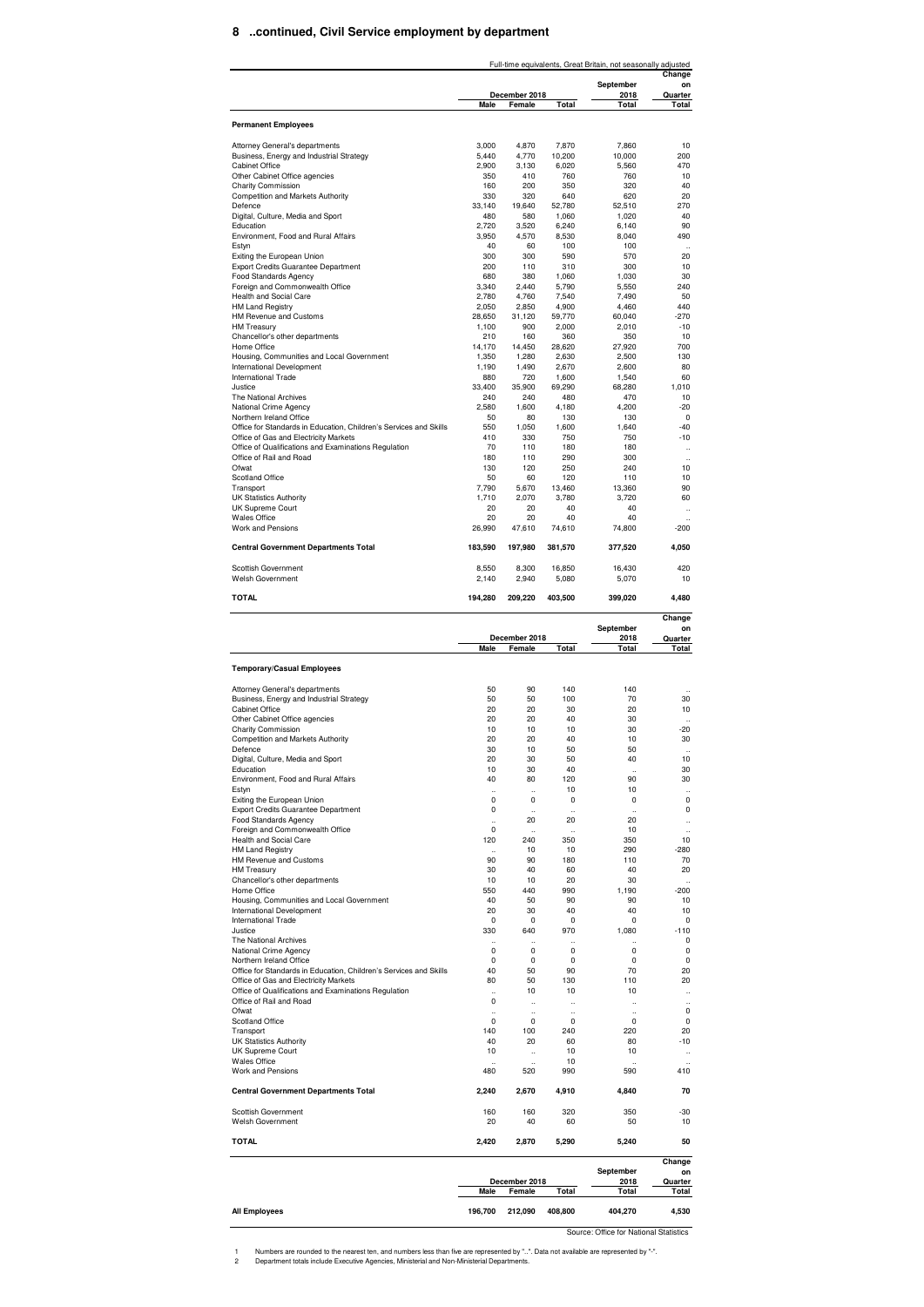#### **9 Civil Service employment by department and agency** <sup>1</sup>

|                                                                                                            | December 2018  |                                          | September 2018 |                                          |                                   | <b>Change on Quarter</b>                     |
|------------------------------------------------------------------------------------------------------------|----------------|------------------------------------------|----------------|------------------------------------------|-----------------------------------|----------------------------------------------|
|                                                                                                            |                | <b>Full Time</b><br>Headcount Equivalent |                | <b>Full Time</b><br>Headcount Equivalent | <b>Headcount Equivalent</b>       | <b>Full Time</b>                             |
|                                                                                                            |                |                                          |                |                                          |                                   |                                              |
| <b>Attorney General's departments</b>                                                                      |                |                                          |                |                                          |                                   |                                              |
| <b>Attorney General's Office</b>                                                                           | 40             | 40                                       | 40             | 40                                       | 10                                | 10                                           |
| Crown Prosecution Service<br>Government Legal Department                                                   | 5,950<br>2,220 | 5,480<br>2,040                           | 5,940<br>2,210 | 5,480<br>2,050                           | 10<br>10                          | 10<br>$-10$                                  |
| HM Crown Prosecution Service Inspectorate                                                                  | 20             | 20                                       | 30             | 30                                       | $\ddot{\phantom{a}}$              | $\ddot{\phantom{a}}$                         |
| Serious Fraud Office                                                                                       | 430            | 420                                      | 420            | 410                                      | 10                                | 10                                           |
|                                                                                                            |                |                                          |                |                                          |                                   |                                              |
| <b>Business, Energy and Industrial Strategy</b><br>Department for Business, Energy and Industrial Strategy | 3,880          | 3,790                                    | 3,720          | 3,630                                    | 160                               | 160                                          |
| Advisory Conciliation and Arbitration Service                                                              | 940            | 870                                      | 920            | 850                                      | 20                                | 20                                           |
| <b>Companies House</b>                                                                                     | 970            | 880                                      | 960            | 880                                      | 10                                | 10                                           |
| The Insolvency Service                                                                                     | 1,630          | 1,550                                    | 1,580          | 1,500                                    | 50                                | 50                                           |
| Intellectual Property Office<br>Met Office                                                                 | 1,260<br>1,940 | 1,180<br>1,840                           | 1,260<br>1,940 | 1,180<br>1,850                           | $\ddot{\phantom{a}}$<br>$-10$     | $\ddotsc$                                    |
| UK Space Agency                                                                                            | 180            | 180                                      | 190            | 190                                      | $-10$                             | $\ddot{\phantom{0}}$<br>$-10$                |
|                                                                                                            |                |                                          |                |                                          |                                   |                                              |
| <b>Cabinet Office</b>                                                                                      |                |                                          |                |                                          |                                   |                                              |
| Cabinet Office (excluding agencies)                                                                        | 6,160          | 6,050                                    | 5,680          | 5,580                                    | 480                               | 470                                          |
| <b>Other Cabinet Office agencies</b>                                                                       |                |                                          |                |                                          |                                   |                                              |
| Crown Commercial Service                                                                                   | 620            | 600                                      | 610            | 580                                      | 10                                | 20                                           |
| Government in Parliament                                                                                   | 100            | 90                                       | 100            | 100                                      | $\ddot{\phantom{0}}$              |                                              |
| Government Property Agency                                                                                 | 110            | 110                                      | 110            | 110                                      | $-10$                             | $-10$                                        |
| <b>Charity Commission</b>                                                                                  |                |                                          |                |                                          |                                   |                                              |
| <b>Charity Commission</b>                                                                                  | 390            | 370                                      | 370            | 350                                      | 20                                | 20                                           |
|                                                                                                            |                |                                          |                |                                          |                                   |                                              |
| <b>Competition and Markets Authority</b>                                                                   |                |                                          |                |                                          |                                   |                                              |
| <b>Competition and Markets Authority</b>                                                                   | 710            | 680                                      | 660            | 630                                      | 50                                | 50                                           |
| Defence                                                                                                    |                |                                          |                |                                          |                                   |                                              |
| Ministry of Defence (excluding trading funds)                                                              | 39,380         | 38,100                                   | 39,180         | 37,890                                   | 200                               | 220                                          |
| Defence Equipment and Support                                                                              | 10,410         | 10,120                                   | 10,420         | 10,130                                   | $-10$                             | $-20$                                        |
| Defence Science and Technology Laboratory                                                                  | 3,940          | 3,790                                    | 3,870          | 3,720                                    | 70                                | 70                                           |
| UK Hydrographic Office                                                                                     | 850            | 820                                      | 850            | 820                                      | $\ddot{\phantom{a}}$              | $\ddot{\phantom{a}}$                         |
| Digital, Culture, Media and Sport                                                                          |                |                                          |                |                                          |                                   |                                              |
| Department for Digital, Culture, Media and Sport (excluding agencies)                                      | 1,130          | 1,110                                    | 1,090          | 1,070                                    | 40                                | 40                                           |
|                                                                                                            |                |                                          |                |                                          |                                   |                                              |
| Education                                                                                                  |                |                                          |                |                                          |                                   |                                              |
| Department for Education (excluding agencies)<br>Education and Skills Funding Agency                       | 4,700<br>1,480 | 4,520<br>1,430                           | 4,700<br>1,370 | 4,520<br>1,330                           | $^{\circ}$<br>100                 | $\ddot{\phantom{a}}$<br>100                  |
| Institute for Apprenticeships and Technical Education <sup>2</sup>                                         | 130            | 130                                      | 110            | 110                                      | 20                                | 20                                           |
| Standards and Testing Agency                                                                               | 140            | 140                                      | 140            | 130                                      | 10                                | 10                                           |
| <b>Teaching Regulation Agency</b>                                                                          | 60             | 60                                       | 60             | 60                                       | $\ddotsc$                         | $\ddot{\phantom{a}}$                         |
| <b>Environment, Food and Rural Affairs</b>                                                                 |                |                                          |                |                                          |                                   |                                              |
| Department for Environment, Food and Rural Affairs (excluding agencies)                                    | 4,200          | 4,030                                    | 4,000          | 3,840                                    | 210                               | 200                                          |
| Animal and Plant Health Agency                                                                             | 2,280          | 2,150                                    | 2,240          | 2,100                                    | 40                                | 50                                           |
| Centre for Environment, Fisheries and Aquaculture Science                                                  | 660            | 620                                      | 640            | 610                                      | 10                                | 10                                           |
| Rural Payments Agency                                                                                      | 1,880          | 1,700                                    | 1,590          | 1,440                                    | 290                               | 270                                          |
| Veterinary Medicines Directorate                                                                           | 150            | 150                                      | 150            | 150                                      | $\ddot{\phantom{a}}$              | $\ddot{\phantom{a}}$                         |
| Estyn                                                                                                      |                |                                          |                |                                          |                                   |                                              |
| Estyn                                                                                                      | 120            | 110                                      | 110            | 100                                      | $\ddot{\phantom{a}}$              |                                              |
|                                                                                                            |                |                                          |                |                                          |                                   |                                              |
| <b>Exiting the European Union</b><br>Department for Exiting the European Union 3                           | 600            | 590                                      | 570            | 570                                      | 20                                | 20                                           |
|                                                                                                            |                |                                          |                |                                          |                                   |                                              |
| <b>Export Credits Guarantee Department</b>                                                                 |                |                                          |                |                                          |                                   |                                              |
| Export Credits Guarantee Department                                                                        | 320            | 320                                      | 310            | 310                                      | 10                                | 10                                           |
| <b>Food Standards Agency</b>                                                                               |                |                                          |                |                                          |                                   |                                              |
| Food Standards Agency                                                                                      | 1,110          | 1,080                                    | 1,080          | 1,050                                    | 30                                | 30                                           |
|                                                                                                            |                |                                          |                |                                          |                                   |                                              |
| Foreign and Commonwealth Office                                                                            |                |                                          |                |                                          |                                   |                                              |
| Foreign and Commonwealth Office (excluding agencies)                                                       | 4,840          | 4,770                                    | 4,610          | 4,550                                    | 230                               | 220                                          |
| <b>FCO Services</b><br>Wilton Park Executive Agency                                                        | 980<br>120     | 940<br>80                                | 960<br>110     | 930<br>80                                | 20<br>10                          | 20<br>$-10$                                  |
|                                                                                                            |                |                                          |                |                                          |                                   |                                              |
| <b>Health and Social Care</b>                                                                              |                |                                          |                |                                          |                                   |                                              |
| Department of Health and Social Care (excluding agencies)                                                  | 1,580          | 1,530                                    | 1,540          | 1,490                                    | 30                                | 30                                           |
| Medicines and Healthcare Products Regulatory Agency<br>Public Health England                               | 1,360<br>5,450 | 1,310<br>5,050                           | 1,370<br>5,410 | 1,330<br>5,020                           | $-10$<br>40                       | $-10$<br>30                                  |
|                                                                                                            |                |                                          |                |                                          |                                   |                                              |
| <b>HM Land Registry</b>                                                                                    |                |                                          |                |                                          |                                   |                                              |
| <b>HM Land Registry</b>                                                                                    | 5,450          | 4,910                                    | 5,250          | 4,750                                    | 190                               | 160                                          |
|                                                                                                            |                |                                          |                |                                          |                                   |                                              |
| <b>HM Revenue and Customs</b><br>HM Revenue and Customs (excluding agencies) <sup>4</sup>                  | 62,700         | 56,800                                   | 63,040         | 57,080                                   | $-340$                            | $-280$                                       |
| Valuation Office Agency                                                                                    | 3,430          | 3,160                                    | 3,330          | 3,070                                    | 100                               | 90                                           |
|                                                                                                            |                |                                          |                |                                          |                                   |                                              |
| <b>HM Treasury</b>                                                                                         |                |                                          |                |                                          |                                   |                                              |
| HM Treasury (excluding agencies)                                                                           | 1,480          | 1,450                                    | 1,460          | 1,430                                    | 20                                | 10                                           |
| Government Internal Audit Agency<br>National Infrastructure Commission                                     | 470<br>30      | 450<br>30                                | 470<br>30      | 450<br>30                                | $\ddot{\phantom{a}}$<br>$\ddotsc$ | $\ddot{\phantom{0}}$<br>$\ddot{\phantom{a}}$ |
| Office for Budget Responsibility                                                                           | 30             | 30                                       | 30             | 30                                       | $\ddot{\phantom{a}}$              | $\ddot{\phantom{0}}$                         |
| UK Debt Management Office                                                                                  | 120            | 110                                      | 110            | 110                                      | $\ddot{\phantom{a}}$              | $\ddot{\phantom{a}}$                         |
|                                                                                                            |                |                                          |                |                                          |                                   |                                              |
| Chancellor's other departments                                                                             | 190            | 180                                      | 180            | 170                                      | 10                                | 10                                           |
| Government Actuary's Department<br>National Savings and Investments                                        | 210            | 210                                      | 210            | 210                                      | $\ddot{\phantom{a}}$              | $\ddot{\phantom{0}}$                         |
|                                                                                                            |                |                                          |                |                                          |                                   |                                              |
| <b>Home Office</b>                                                                                         |                |                                          |                |                                          |                                   |                                              |
| Home Office                                                                                                | 31,900         | 29,610                                   | 31,410         | 29,110                                   | 490                               | 510                                          |
| Housing, Communities and Local Government                                                                  |                |                                          |                |                                          |                                   |                                              |
| Ministry of Housing, Communities and Local Government (excluding agencies)                                 | 2,050          | 2,000                                    | 1,940          | 1,890                                    | 110                               | 110                                          |
| Planning Inspectorate                                                                                      | 750            | 670                                      | 720            | 640                                      | 30                                | 30                                           |
| Queen Elizabeth II Centre                                                                                  | 50             | 50                                       | 50             | 50                                       |                                   | $\mathcal{L}_{\mathcal{A}}$                  |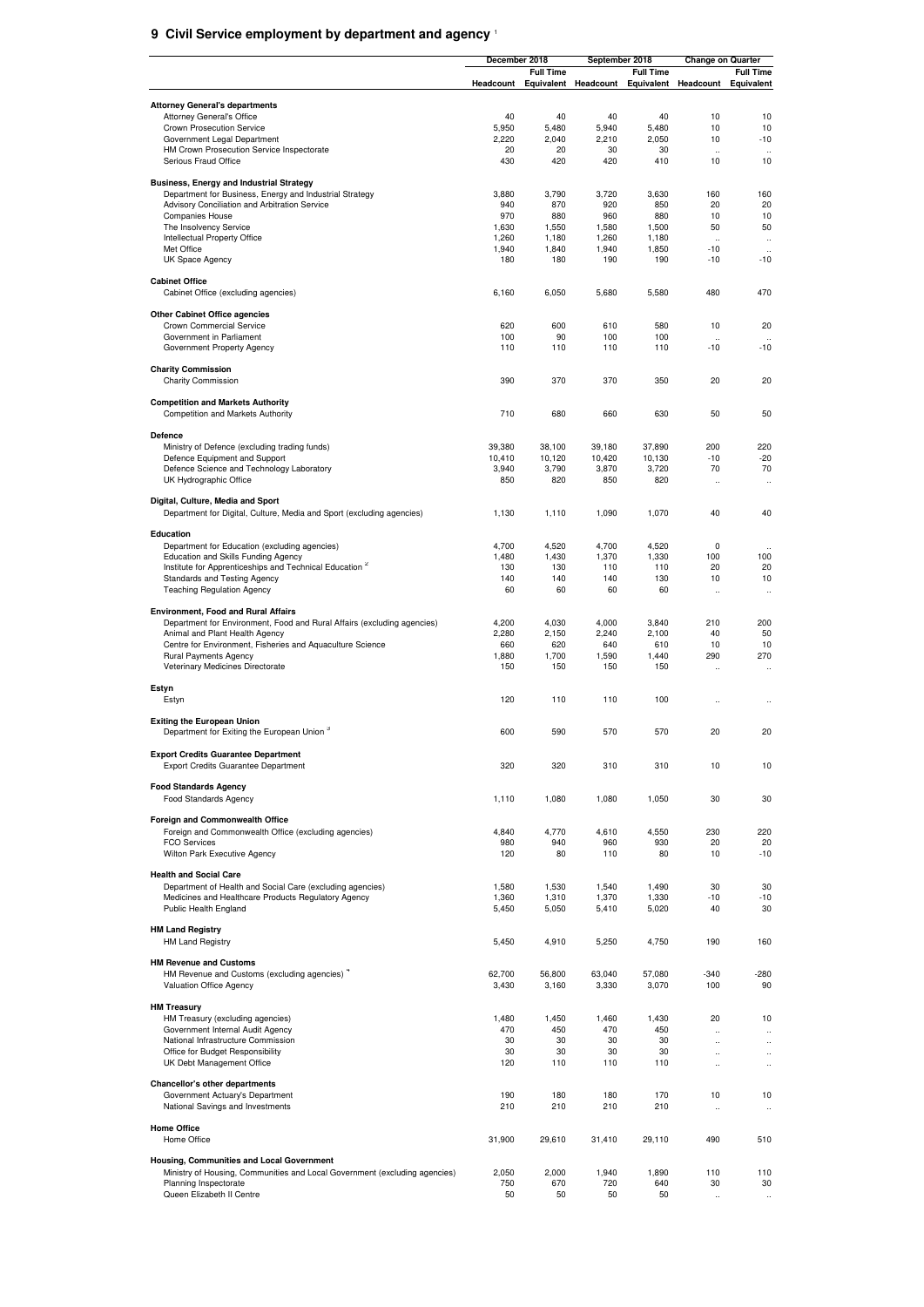#### **9 Civil Service employment by department and agency** <sup>1</sup>

|                                                                                      | December 2018  |                  | September 2018 |                  | <b>Change on Quarter</b>   |                            |
|--------------------------------------------------------------------------------------|----------------|------------------|----------------|------------------|----------------------------|----------------------------|
|                                                                                      |                | <b>Full Time</b> |                | <b>Full Time</b> |                            | <b>Full Time</b>           |
|                                                                                      | Headcount      | Equivalent       | Headcount      | Equivalent       | Headcount                  | Equivalent                 |
|                                                                                      |                |                  |                |                  |                            |                            |
| <b>International Development</b>                                                     |                |                  |                |                  |                            |                            |
| Department for International Development                                             | 2,790          | 2,720            | 2,700          | 2,630            | 90                         | 90                         |
| <b>International Trade</b>                                                           |                |                  |                |                  |                            |                            |
| Department for International Trade                                                   | 1,620          | 1,600            | 1,560          | 1,540            | 60                         | 60                         |
|                                                                                      |                |                  |                |                  |                            |                            |
| Justice                                                                              | 3,950          | 3,840            | 3,770          | 3,660            | 180                        | 170                        |
| Ministry of Justice (excluding agencies)<br>Criminal Injuries Compensation Authority | 310            | 290              | 320            | 300              | $-10$                      | $-10$                      |
| HM Courts and Tribunals Service                                                      | 15,900         | 14,190           | 15,900         | 14,180           | $\ddot{\phantom{a}}$       | 10                         |
| HM Prison and Probation Service                                                      | 52,290         | 49,590           | 51,520         | 48,840           | 770                        | 750                        |
| Legal Aid Agency<br>Office of the Public Guardian                                    | 1,240<br>1,270 | 1,170<br>1,180   | 1,280<br>1,260 | 1,210<br>1,170   | -30<br>10                  | $-30$<br>10                |
|                                                                                      |                |                  |                |                  |                            |                            |
| <b>The National Archives</b>                                                         |                |                  |                |                  |                            |                            |
| The National Archives                                                                | 500            | 480              | 500            | 480              | 10                         | 10                         |
| <b>National Crime Agency</b>                                                         |                |                  |                |                  |                            |                            |
| National Crime Agency                                                                | 4,290          | 4,180            | 4,300          | 4,200            | $-10$                      | $-10$                      |
|                                                                                      |                |                  |                |                  |                            |                            |
| <b>Northern Ireland Office</b><br>Northern Ireland Office                            |                | 130              | 130            | 130              | 0                          | 0                          |
|                                                                                      | 130            |                  |                |                  |                            |                            |
| Office for Standards in Education, Children's Services and Skills                    |                |                  |                |                  |                            |                            |
| Office for Standards in Education, Children's Services and Skills                    | 1,760          | 1,690            | 1,780          | 1,710            | $-20$                      | $-30$                      |
| <b>Office of Gas and Electricity Markets</b>                                         |                |                  |                |                  |                            |                            |
| Office of Gas and Electricity Markets                                                | 890            | 870              | 880            | 860              | 10                         | 10                         |
|                                                                                      |                |                  |                |                  |                            |                            |
| Office of Qualifications and Examinations Regulation                                 |                |                  |                |                  |                            |                            |
| Office of Qualifications and Examinations Regulation                                 | 200            | 190              | 200            | 190              | $\ddot{\phantom{a}}$       |                            |
| Office of Rail and Road                                                              |                |                  |                |                  |                            |                            |
| Office of Rail and Road                                                              | 310            | 290              | 310            | 300              | $-10$                      | $-10$                      |
|                                                                                      |                |                  |                |                  |                            |                            |
| Ofwat<br>Ofwat                                                                       | 260            | 250              | 260            | 250              | 10                         | 10                         |
|                                                                                      |                |                  |                |                  |                            |                            |
| <b>Scotland Office</b>                                                               |                |                  |                |                  |                            |                            |
| Scotland Office (incl. Office of the Advocate General for Scotland)                  | 120            | 120              | 120            | 110              | 10                         | 10                         |
| <b>Transport</b>                                                                     |                |                  |                |                  |                            |                            |
| Department for Transport (excluding agencies)                                        | 2,690          | 2,620            | 2,590          | 2,510            | 110                        | 110                        |
| Driver and Vehicle Licensing Agency                                                  | 6,050          | 5,340            | 6,040          | 5,330            | 10                         | 10                         |
| Driver and Vehicle Standards Agency                                                  | 4,780          | 4,520            | 4,760          | 4,510            | 20                         | 20                         |
| Maritime and Coastguard Agency<br>Vehicle Certification Agency                       | 1,090<br>180   | 1,040<br>170     | 1,110<br>180   | 1,070<br>170     | $-20$<br>$\ddotsc$         | $-20$<br>                  |
|                                                                                      |                |                  |                |                  |                            |                            |
| <b>UK Statistics Authority</b>                                                       |                |                  |                |                  |                            |                            |
| <b>UK Statistics Authority</b>                                                       | 4,440          | 3,840            | 4,390          | 3,800            | 50                         | 50                         |
| <b>UK Supreme Court</b>                                                              |                |                  |                |                  |                            |                            |
| UK Supreme Court                                                                     | 50             | 50               | 50             | 50               |                            |                            |
|                                                                                      |                |                  |                |                  |                            |                            |
| <b>Wales Office</b><br><b>Wales Office</b>                                           | 50             | 50               | 50             | 50               |                            |                            |
|                                                                                      |                |                  |                |                  |                            |                            |
| <b>Work and Pensions</b>                                                             |                |                  |                |                  |                            |                            |
| Department for Work and Pensions                                                     | 82,650         | 73,200           | 82,380         | 72,990           | 270                        | 220                        |
| Health and Safety Executive                                                          | 2,560          | 2,400            | 2,570          | 2,410            | $-10$                      | $-10$                      |
| <b>Scottish Government</b>                                                           |                |                  |                |                  |                            |                            |
| Scottish Government (excluding agencies)                                             | 6,450          | 6,170            | 6,180          | 5,910            | 270                        | 260                        |
| Accountant in Bankruptcy                                                             | 130            | 110              | 130            | 120              | $\ddot{\phantom{a}}$       | $\ddot{\phantom{a}}$       |
| Crown Office and Procurator Fiscal<br><b>Disclosure Scotland</b>                     | 1,770<br>280   | 1,630<br>260     | 1,760<br>280   | 1,610<br>260     | 20                         | 20                         |
| <b>Education Scotland</b>                                                            | 260            | 250              | 240            | 230              | 20                         | 20                         |
| Food Standards Scotland                                                              | 170            | 160              | 170            | 170              | $\ddot{\phantom{a}}$       | $\ddot{\phantom{a}}$       |
| National Records of Scotland                                                         | 410            | 380              | 420            | 390              | $-10$                      | $-10$                      |
| Office of the Scottish Charity Regulator<br>Registers of Scotland                    | 40<br>1,090    | 40<br>1,040      | 50<br>1,070    | 40<br>1,030      | $\ddot{\phantom{a}}$<br>20 | $\ddot{\phantom{a}}$<br>20 |
| Revenue Scotland                                                                     | 70             | 70               | 70             | 70               |                            | $\mathbf 0$                |
| Scottish Courts and Tribunals Service                                                | 1,750          | 1,580            | 1,720          | 1,560            | 30                         | 30                         |
| Scottish Fiscal Commission                                                           | 20             | 20               | 20             | 20               | $\ddot{\phantom{a}}$       | $\ddot{\phantom{a}}$       |
| Scottish Housing Regulator<br>Scottish Prison Service                                | 40<br>4,500    | 40<br>4,250      | 40<br>4,510    | 40<br>4,260      | $\mathbf 0$<br>$-10$       | $\mathbf 0$<br>$-10$       |
| Scottish Public Pensions Agency                                                      | 310            | 280              | 320            | 290              | $-10$                      | $-10$                      |
| Social Security Scotland                                                             | 250            | 250              | 180            | 170              | 80                         | 80                         |
| Student Awards Agency for Scotland                                                   | 220            | 210              | 230            | 230              | $-10$                      | $-10$                      |
| <b>Transport Scotland</b>                                                            | 430            | 420              | 420            | 410              | 10                         | 10                         |
| <b>Welsh Government</b>                                                              |                |                  |                |                  |                            |                            |
| <b>Welsh Government</b>                                                              | 5,390          | 5,080            | 5,370          | 5,060            | 30                         | 20                         |
| Welsh Revenue Authority                                                              | 70             | 60               | 70             | 60               | $\mathbf 0$                | 0                          |
| <b>Total employment</b>                                                              | 440,230        | 408,800          | 435,520        | 404,270          | 4,710                      | 4,530                      |
|                                                                                      |                |                  |                |                  |                            |                            |

Source: Office for National Statistics

Numbers are rounded to the nearest ten, and numbers less than five are represented by "..."<br>The Institute for Apprenticeships and Technical Education, a executive NDPB sponsored by the Department for Education, is reported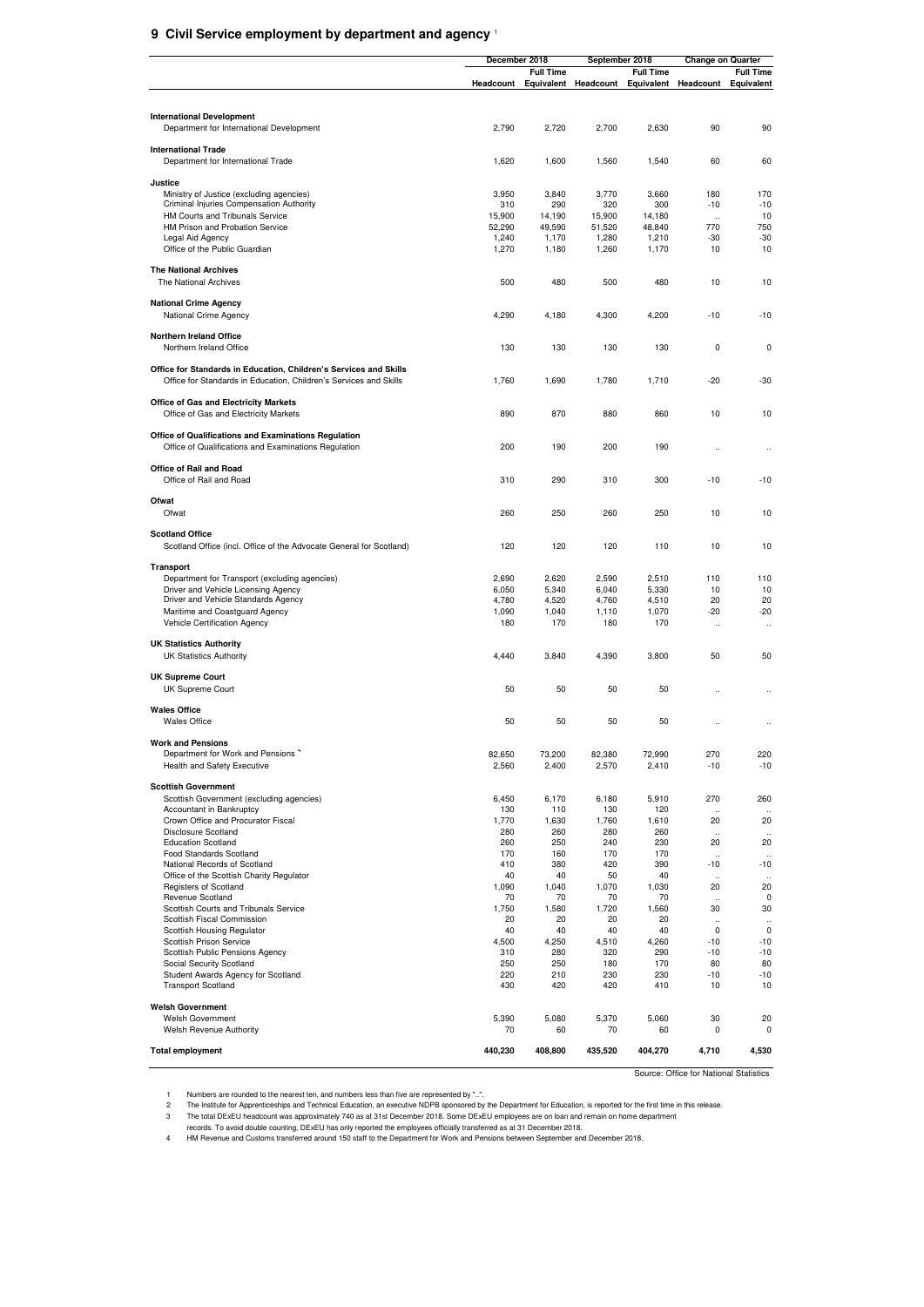## **10 Employment in Executive NDPBs 1 2 3**

|                                                  | December 2018 |            | September 2018 |            | <b>Change on Quarter</b> |            |
|--------------------------------------------------|---------------|------------|----------------|------------|--------------------------|------------|
| <b>Permanent Employees</b>                       |               | Full Time  |                | Full Time  |                          | Full Time  |
|                                                  | Headcount     | Equivalent | Headcount      | Equivalent | Headcount                | Equivalent |
| Business, Energy and Industrial Strategy         | 10,270        | 9,860      | 10,190         | 9,810      | 80                       | 40         |
| <b>Cabinet Office</b>                            | 860           | 810        | 840            | 790        | 20                       | 20         |
| Defence                                          | 530           | 460        | 510            | 440        | 10                       | 10         |
| Digital, Culture, Media and Sport                | 11,050        | 10,080     | 10,910         | 9,970      | 140                      | 110        |
| Education                                        | 4,860         | 4,630      | 4,890          | 4,660      | $-30$                    | $-30$      |
| Environment, Food and Rural Affairs <sup>4</sup> | 13,830        | 12,930     | 13,940         | 13,080     | $-110$                   | $-160$     |
| Foreign and Commonwealth Office                  | 1,360         | 1,340      | 1,380          | 1,370      | $-20$                    | $-30$      |
| <b>Health and Social Care</b>                    | 11,270        | 10,760     | 11,340         | 10,830     | $-70$                    | $-70$      |
| Home Office                                      | 2,320         | 2,200      | 2,320          | 2,190      | $-10$                    | 10         |
| Housing, Communities and Local Government        | 960           | 940        | 970            | 950        | $-10$                    | $-10$      |
| Justice                                          | 2,280         | 2,150      | 2,270          | 2,140      | 10                       | 20         |
| Transport                                        | 1,800         | 1,760      | 1,800          | 1,770      | $-10$                    | $-10$      |
| Work and Pensions                                | 960           | 930        | 970            | 930        | $-10$                    | $\ddotsc$  |
| <b>Central Government Departments Total</b>      | 62,340        | 58,840     | 62,320         | 58,940     | 10                       | $-100$     |
| Scottish Government                              | 11,290        | 10,120     | 11,290         | 10,320     | 10                       | $-200$     |
| <b>Welsh Assembly</b>                            | 3,050         | 2,810      | 3,020          | 2,780      | 30                       | 20         |
| <b>TOTAL</b>                                     | 76,680        | 71,770     | 76,630         | 72,040     | 50                       | $-270$     |

|                                                  |           | December 2018<br>September 2018 |           |            | <b>Change on Quarter</b> |                    |
|--------------------------------------------------|-----------|---------------------------------|-----------|------------|--------------------------|--------------------|
| <b>Temporary Employees</b>                       |           | Full Time                       |           | Full Time  |                          | Full Time          |
|                                                  | Headcount | Equivalent                      | Headcount | Equivalent | Headcount                | Equivalent         |
| Business, Energy and Industrial Strategy         | 460       | 420                             | 380       | 370        | 80                       | 50                 |
| <b>Cabinet Office</b>                            | 20        | 20                              | 20        | 20         | 10                       |                    |
| Defence                                          | 190       | 50                              | 190       | 50         |                          | $\ddotsc$          |
| Digital, Culture, Media and Sport                | 1,480     | 640                             | 1,560     | 730        | $\ddotsc$<br>$-70$       | $\ddotsc$<br>$-90$ |
| Education                                        | 290       | 290                             | 230       | 230        | 60                       | 60                 |
| Environment, Food and Rural Affairs <sup>4</sup> | 630       | 570                             | 680       | 630        | $-50$                    | $-60$              |
| Foreign and Commonwealth Office                  | 0         | 0                               | 0         | 0          | $\mathbf 0$              | $\mathbf 0$        |
| <b>Health and Social Care</b>                    | 2,540     | 1,890                           | 2,930     | 1,790      | $-390$                   | 100                |
| Home Office                                      | 160       | 120                             | 180       | 130        | $-20$                    | $-20$              |
| Housing, Communities and Local Government        | 30        | 30                              | 50        | 50         | $-20$                    | $-20$              |
| Justice                                          | 60        | 60                              | 60        | 50         | 10                       | 10                 |
| Transport                                        | 20        | 20                              | 10        | 10         |                          |                    |
| <b>Work and Pensions</b>                         | 60        | 60                              | 40        | 40         | 20                       | 20                 |
| <b>Central Government Departments Total</b>      | 5,940     | 4,160                           | 6,320     | 4,090      | -380                     | 70                 |
| <b>Scottish Government</b>                       | 710       | 640                             | 860       | 730        | $-160$                   | $-90$              |
| <b>Welsh Assembly</b>                            | 540       | 190                             | 560       | 210        | $-20$                    | $-20$              |
| <b>TOTAL</b>                                     | 7,190     | 4,990                           | 7,740     | 5,030      | -560                     | $-30$              |
| <b>All NDPB Employees</b>                        | 83,870    | 76,760                          | 84,370    | 77,070     | $-500$                   | $-310$             |

Source: Quarterly Public Sector Employment Survey, Office for National Statistics

1 Includes Executive NDPBs with an employment of greater than 20.

2 Numbers are rounded to the nearest ten.

3 These figures do not include employees of ACAS, Health and Safety Executive, Institute for Apprenticeships & Technical Education, Office for Budget Responsibility. These are Crown NDPBs, the employees of which are included as part of Civil Service headcounts.

4 Environment Agency includes all regional divisions.